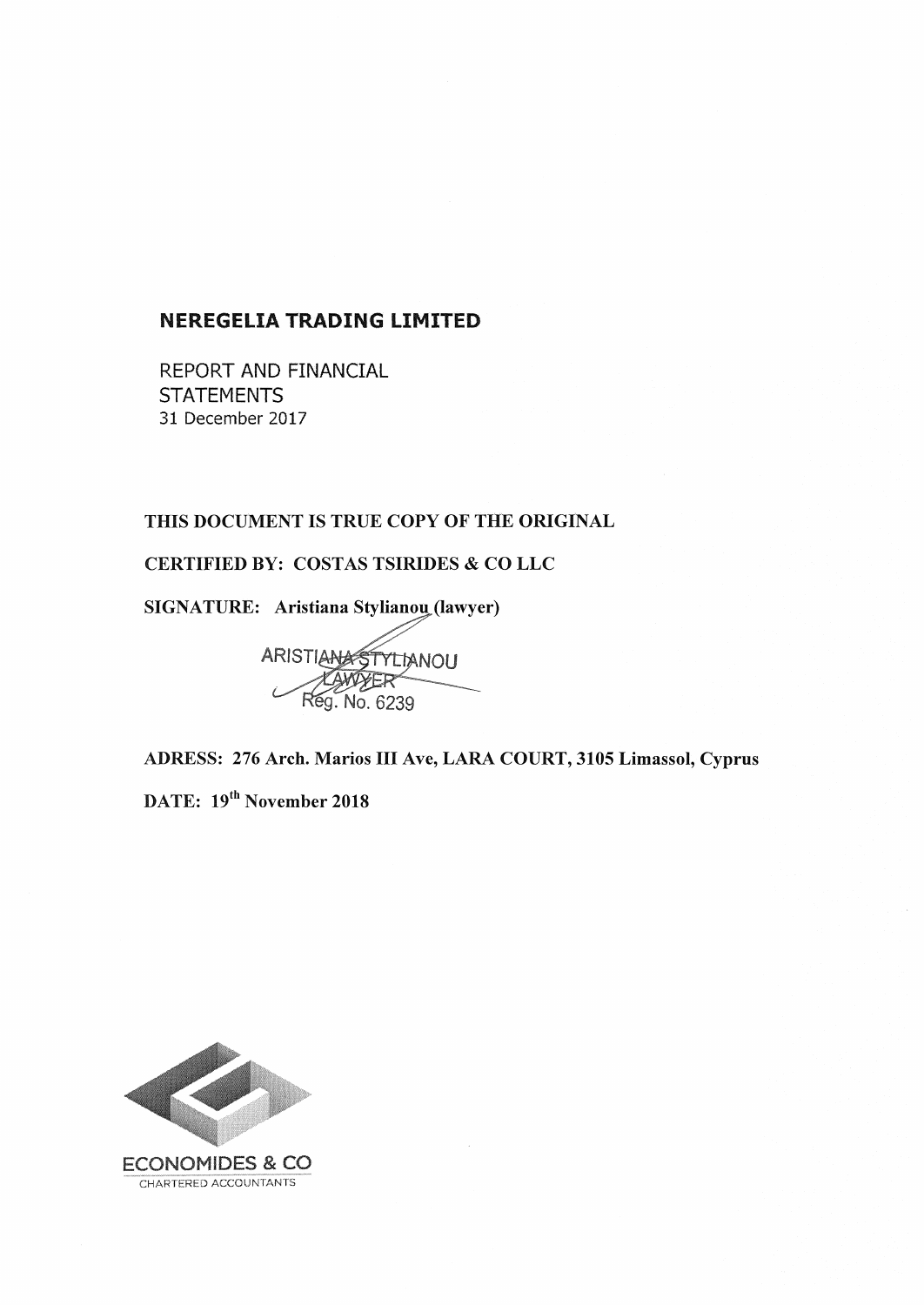### REPORT AND FINANCIAL STATEMENTS 31 December 2017

| <b>CONTENTS</b> | <b>PAGE</b> |
|-----------------|-------------|
|-----------------|-------------|

| Board of Directors and other officers                      | 1         |
|------------------------------------------------------------|-----------|
| Report of the Board of Directors                           | $2 - 3$   |
| Independent auditor's report                               | $4 - 6$   |
| Statement of profit or loss and other comprehensive income | 7         |
| Statement of financial position                            | 8         |
| Statement of changes in equity                             | 9         |
| Cash flow statement                                        | 10        |
| Notes to the financial statements                          | $11 - 23$ |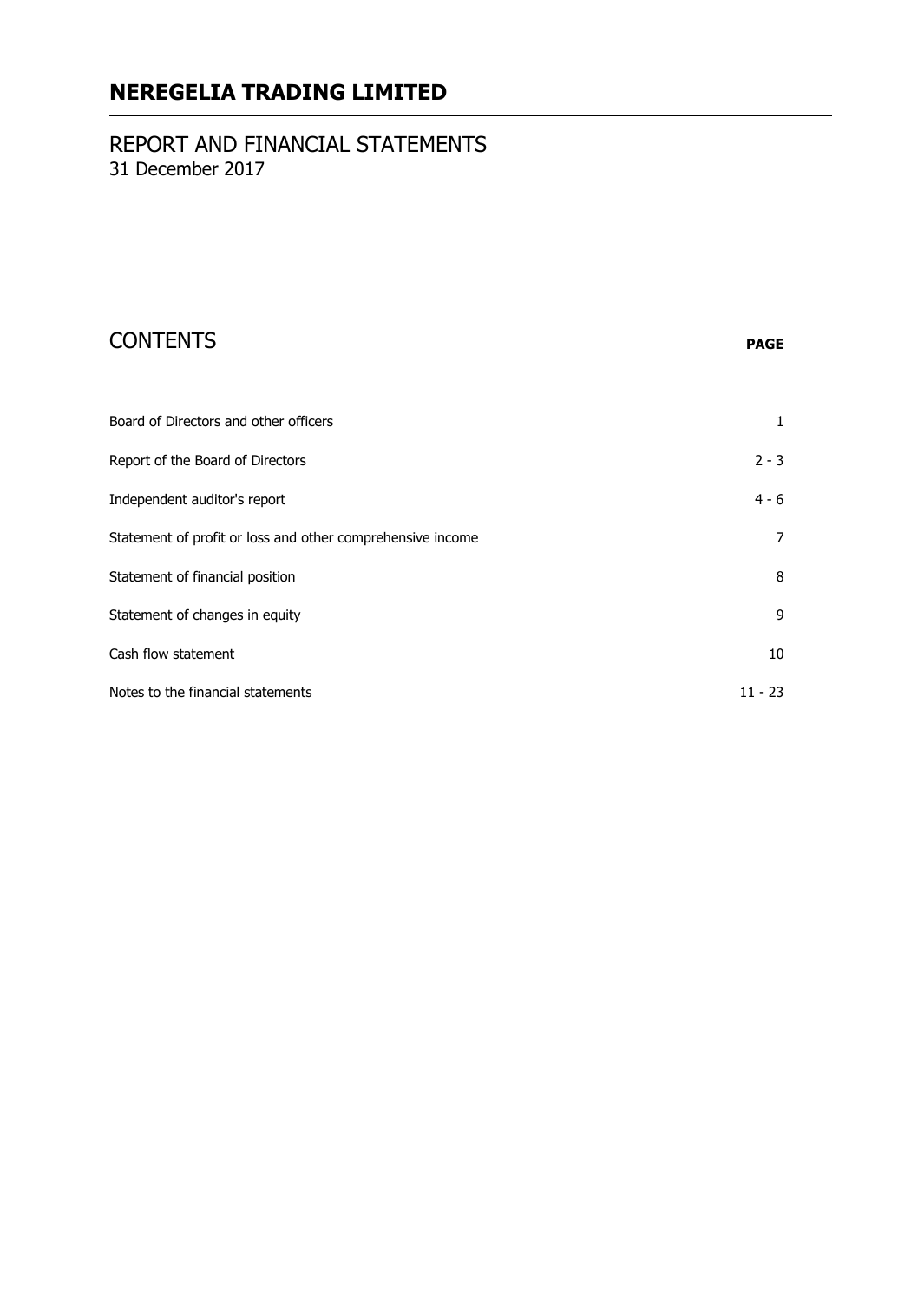## BOARD OF DIRECTORS AND OTHER OFFICERS

| <b>Board of Directors:</b>   | Pavlina Tsiridou<br>Alfo Services Limited                                                                                                                    |
|------------------------------|--------------------------------------------------------------------------------------------------------------------------------------------------------------|
| <b>Company Secretary:</b>    | Alfo Secretarial Limited                                                                                                                                     |
| <b>Independent Auditors:</b> | G. ECONOMIDES & CO. LTD<br><b>Chartered Accountans</b><br>4 Evagora Papachristoforou str.,<br>Themis Court<br>3rd floor, office 301<br>3030 Limassol, Cyprus |
| <b>Registered office:</b>    | Griva Digheni<br>Panayides Building<br>2nd floor, office 3<br>3030 Limassol, Cyprus                                                                          |
| <b>Bankers:</b>              | Eurobank Cyprus Ltd<br>Banca Intensa<br>Raiffesen Bank                                                                                                       |
| <b>Registration number:</b>  | 95511                                                                                                                                                        |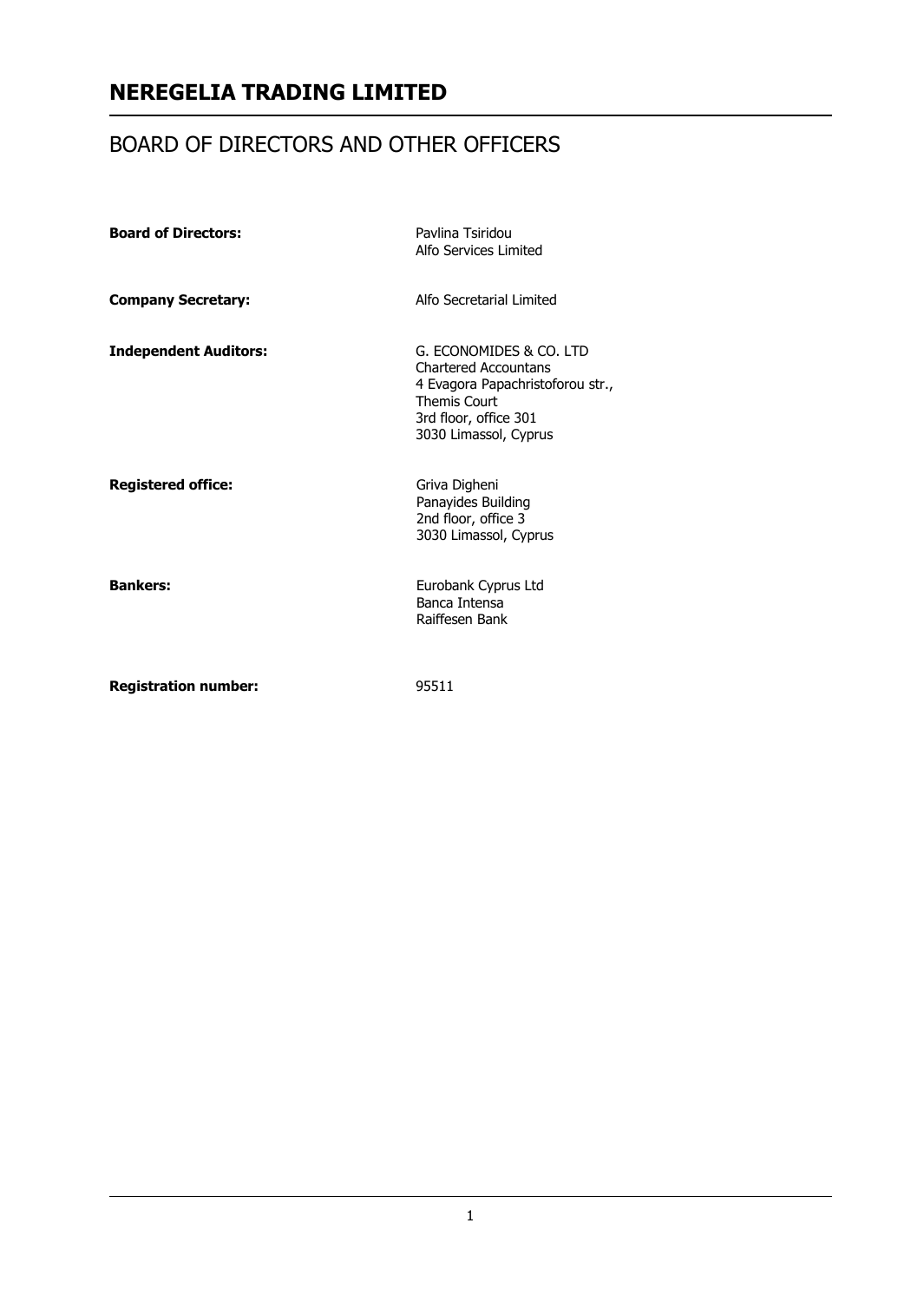## REPORT OF THE BOARD OF DIRECTORS

The Board of Directors presents its report and audited financial statements of the Company for the year ended 31 December 2017.

### **Principal activity and nature of operations of the Company**

The principal activity of the Company, which is unchanged from last year, is the general trading and the operation of an investment company.

#### **Review of current position, future developments and performance of the Company's business**

The Company's development to date, financial results and position as presented in the financial statements are considered satisfactory.

#### **Principal risks and uncertainties**

The principal risks and uncertainties faced by the Company are disclosed in notes 3 and 18 of the financial statements.

#### **Use of financial instruments by the Company**

The Company is exposed to interest rate risk, credit risk and dividends from the financial instruments it holds.

#### **Interest rate risk**

Interest rate risk is the risk that the value of financial instruments will fluctuate due to changes in market interest rates. The Company's income and operating cash flows are substantially independent of changes in market interest rates as the Company has no significant interest-bearing assets. The Company is exposed to interest rate risk in relation to its non-current borrowings. Borrowings issued at variable rates expose the Company to cash flow interest rate risk. Borrowings issued at fixed rates expose the Company to fair value interest rate risk. The Company's management monitors the interest rate fluctuations on a continuous basis and acts accordingly.

#### **Credit risk**

Credit risk is the risk that a counterparty will not meet its obligations under a financial instrument or customer contract, leading to a financial loss. The Company is exposed to credit risk from its operating activities - primarily trade receivables and from its financing activities, including deposits with banks, foreign exchange transactions and other financial instruments.

Credit risk related to trade receivables: This is managed based on established policies, procedures and controls relating to customer credit risk management. Credit limits are established for all customers based on internal ratings. Credit quality of the customer is assessed and outstanding customer receivables are regularly monitored. The Company does not hold collateral as security.

#### **Liquidity risk**

Liquidity risk is the risk that arises when the maturity of assets and liabilities does not match. An unmatched position potentially enhances profitability, but can also increase the risk of losses. The Company has procedures with the object of minimising such losses such as maintaining sufficient cash and other highly liquid current assets and by having available an adequate amount of committed credit facilities.

### **Results**

The Company's results for the year are set out on page 7.

#### **Dividends**

The Board of Directors does not recommend the payment of a dividend and the net profit for the year is retained.

#### **Share capital**

There were no changes in the share capital of the Company during the year under review.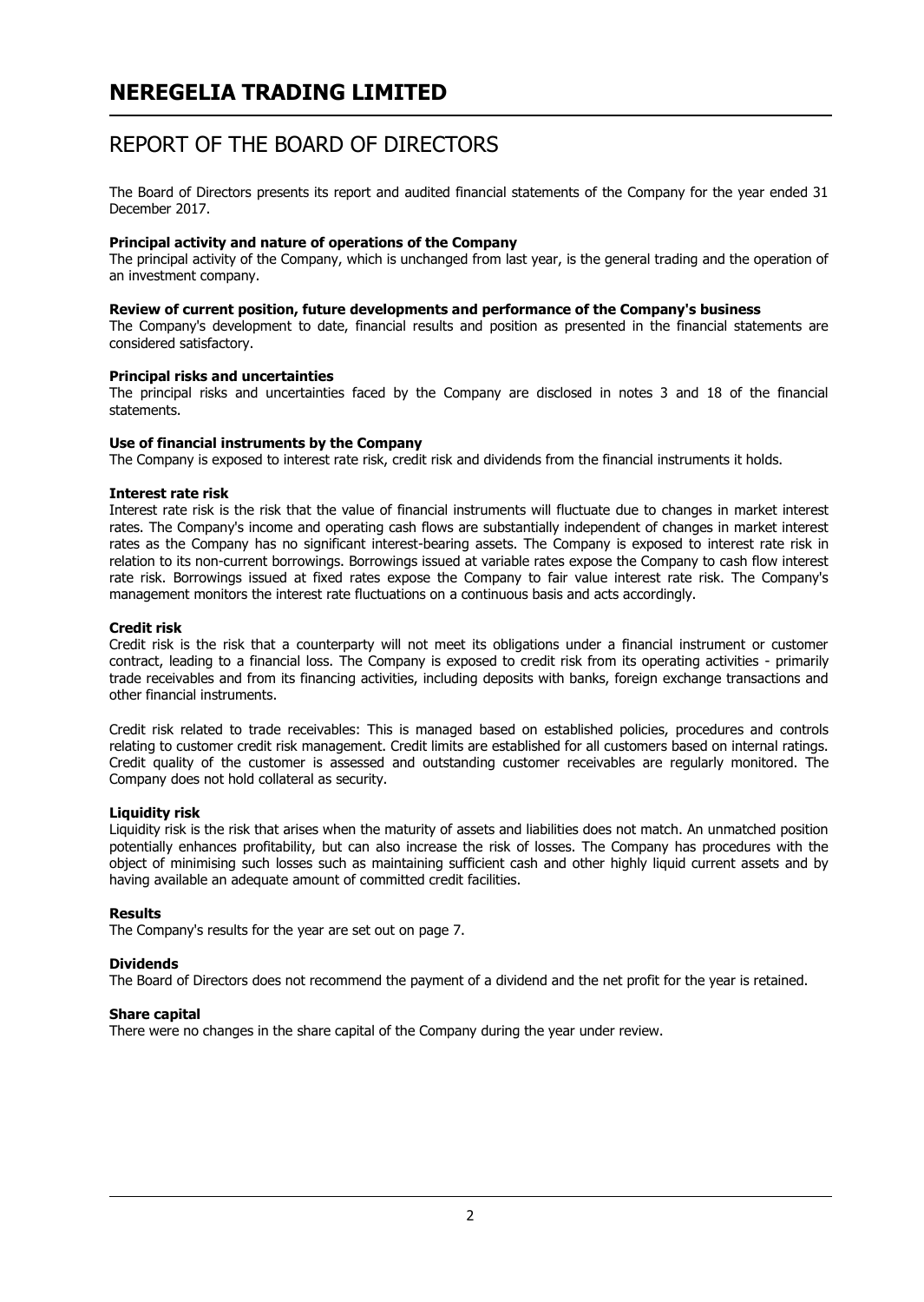### REPORT OF THE BOARD OF DIRECTORS

#### **Board of Directors**

The members of the Company's Board of Directors as at 31 December 2017 and at the date of this report are presented on page 1. All of them were members of the Board of Directors throughout the year ended 31 December 2017.

In accordance with the Company's Articles of Association all Directors presently members of the Board continue in office.

There were no significant changes in the assignment of responsibilities and remuneration of the Board of Directors.

#### **Independent Auditors**

The Independent Auditors, G. ECONOMIDES & CO. LTD, have expressed their willingness to continue in office and a resolution giving authority to the Board of Directors to fix their remuneration will be proposed at the Annual General Meeting.

By order of the Board of Directors,

Pavlina Tsiridou Director

Limassol, 24 October 2018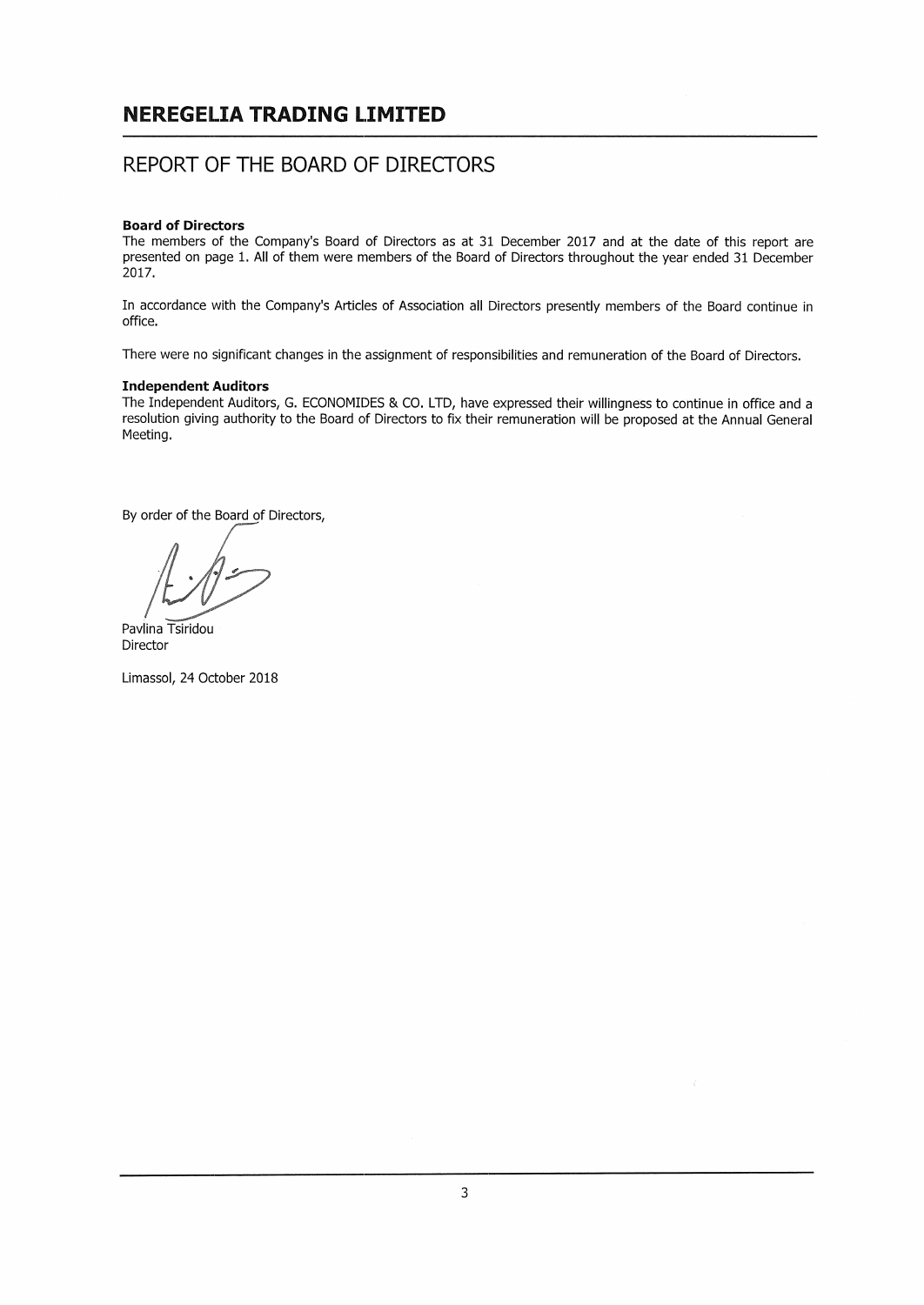

## **Independent Auditor's Report**

### **To the Members of NEREGELIA TRADING LIMITED**

### **Report on the Audit of the Financial Statements**

### **Opinion**

We have audited the financial statements of parent company NEREGELIA TRADING LIMITED (the ''Company''), which are presented in pages 7 to 23 and comprise the statement of financial position as at 31 December 2017, and the statements of profit or loss and other comprehensive income, changes in equity and cash flows for the year then ended, and notes to the financial statements, including a summary of significant accounting policies.

In our opinion, the accompanying financial statements give a true and fair view of the financial position of parent company NEREGELIA TRADING LIMITED as at 31 December 2017, and of its financial performance and its cash flows for the year then ended in accordance with International Financial Reporting Standards (IFRSs) as adopted by the European Union and the requirements of the Cyprus Companies Law, Cap. 113.

### **Basis for Opinion**

We conducted our audit in accordance with International Standards on Auditing (ISAs). Our responsibilities under those standards are further described in the ''Auditor's Responsibilities for the Audit of the Financial Statements'' section of our report. We are independent of the Company in accordance with the ''International Ethics Standards Board for Accountants' Code of Ethics for Professional Accountants'' (IESBA Code) together with the ethical requirements that are relevant to our audit of the financial statements in Cyprus, and we have fulfilled our other ethical responsibilities in accordance with these requirements and the IESBA Code. We believe that the audit evidence we have obtained is sufficient and appropriate to provide a basis for our opinion.

### **Other information**

The Board of Directors is responsible for the other information. The other information comprises the information included in the Report of the Board of Directors, but does not include the financial statements and our auditor's report thereon.

Our opinion on the financial statements does not cover the other information and we do not express any form of assurance conclusion thereon.

In connection with our audit of the financial statements, our responsibility is to read the other information and, in doing so, consider whether the other information is materially inconsistent with the financial statements or our knowledge obtained in the audit or otherwise appears to be materially misstated. If, based on the work we have performed, we conclude that there is a material misstatement of this other information, we are required to report that fact. We have nothing to report in this regard.

### **Responsibilities of the Board of Directors for the Financial Statements**

The Board of Directors is responsible for the preparation of financial statements that give a true and fair view in accordance with International Financial Reporting Standards as adopted by the European Union and the requirements of the Cyprus Companies Law, Cap. 113, and for such internal control as the Board of Directors determines is necessary to enable the preparation of financial statements that are free from material misstatement, whether due to fraud or error.

In preparing the financial statements, the Board of Directors is responsible for assessing the Company's ability to continue as a going concern, disclosing, as applicable, matters related to going concern and using the going concern basis of accounting unless the Board of Directors either intends to liquidate the Company or to cease operations, or has no realistic alternative but to do so.

Directors: George Economides FCA, FCCA | Elena Demetriou BSc, FCA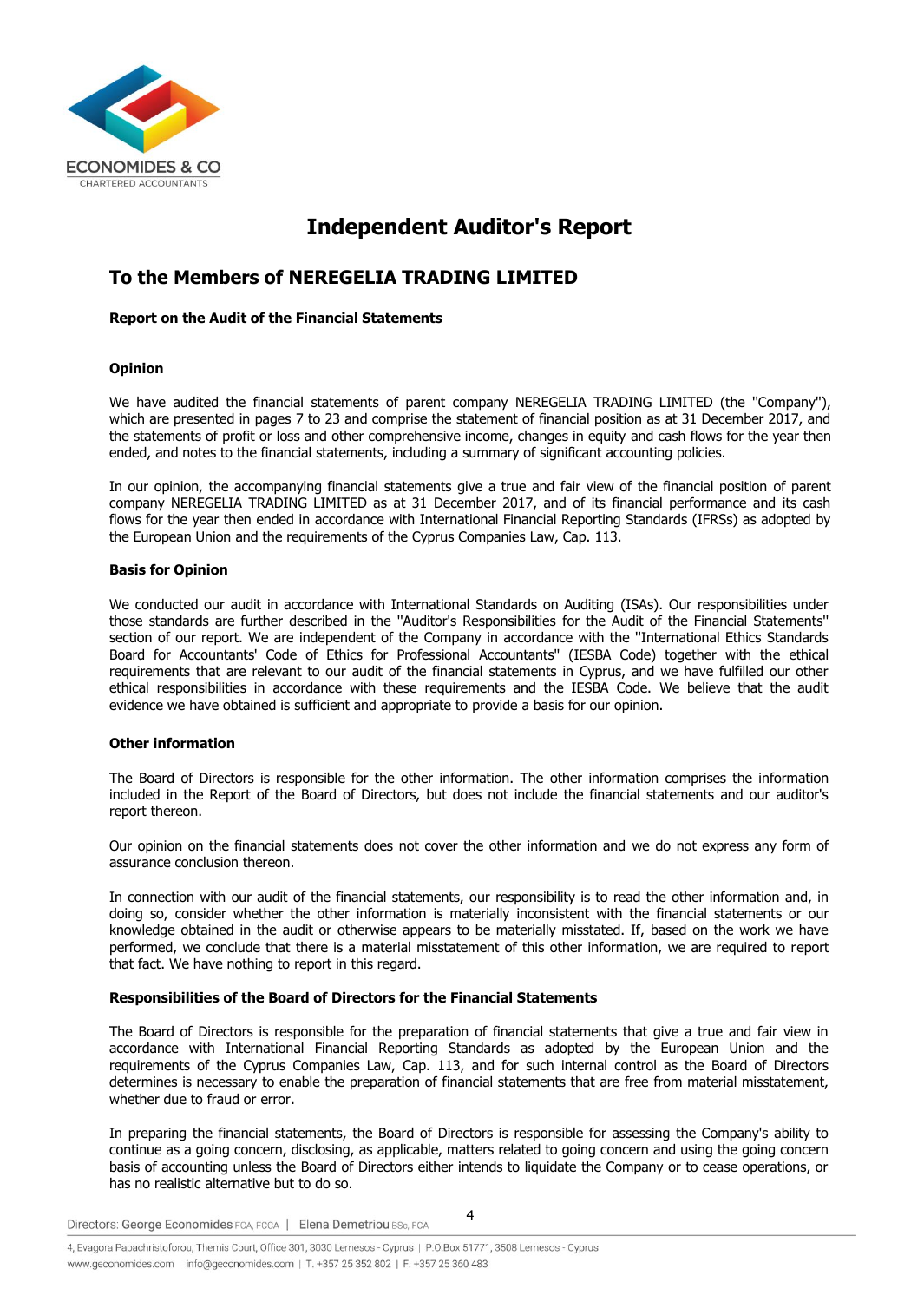## **Independent Auditor's Report (continued)**

### **To the Members of NEREGELIA TRADING LIMITED**

### **Responsibilities of the Board of Directors for the Financial Statements (continued)**

The Board of Directors is responsible for overseeing the Company's financial reporting process.

### **Auditor's Responsibilities for the Audit of the Financial Statements**

Our objectives are to obtain reasonable assurance about whether the financial statements as a whole are free from material misstatement, whether due to fraud or error, and to issue an auditor's report that includes our opinion. Reasonable assurance is a high level of assurance, but is not a guarantee that an audit conducted in accordance with ISAs will always detect a material misstatement when it exists. Misstatements can arise from fraud or error and are considered material if, individually or in the aggregate, they could reasonably be expected to influence the economic decisions of users taken on the basis of these financial statements.

As part of an audit in accordance with ISAs, we exercise professional judgment and maintain professional scepticism throughout the audit. We also:

- Identify and assess the risks of material misstatement of the financial statements, whether due to fraud or error, design and perform audit procedures responsive to those risks, and obtain audit evidence that is sufficient and appropriate to provide a basis for our opinion. The risk of not detecting a material misstatement resulting from fraud is higher than for one resulting from error, as fraud may involve collusion, forgery, intentional omissions, misrepresentations, or the override of internal control.
- Obtain an understanding of internal control relevant to the audit in order to design audit procedures that are appropriate in the circumstances, but not for the purpose of expressing an opinion on the effectiveness of the Company's internal control.
- Evaluate the appropriateness of accounting policies used and the reasonableness of accounting estimates and related disclosures made by the Board of Directors.
- Conclude on the appropriateness of the Board of Directors' use of the going concern basis of accounting and, based on the audit evidence obtained, whether a material uncertainty exists related to events or conditions that may cast significant doubt on the Company's ability to continue as a going concern. If we conclude that a material uncertainty exists, we are required to draw attention in our auditor's report to the related disclosures in the financial statements or, if such disclosures are inadequate, to modify our opinion. Our conclusions are based on the audit evidence obtained up to the date of our auditor's report. However, future events or conditions may cause the Company to cease to continue as a going concern.
- Evaluate the overall presentation, structure and content of the financial statements, including the disclosures, and whether the financial statements represent the underlying transactions and events in a manner that achieves a true and fair view.

We communicate with the Board of Directors regarding, among other matters, the planned scope and timing of the audit and significant audit findings, including any significant deficiencies in internal control that we identify during our audit.

### **Report on Other Legal Requirements**

Pursuant to the additional requirements of the Auditors Law of 2017, we report the following:

- In our opinion, the Report of the Board of Directors has been prepared in accordance with the requirements of the Cyprus Companies Law, Cap 113, and the information given is consistent with the financial statements.
- In our opinion, and in the light of the knowledge and understanding of the Company and its environment obtained in the course of the audit, we have not identified material misstatements in the Report of the Board of Directors.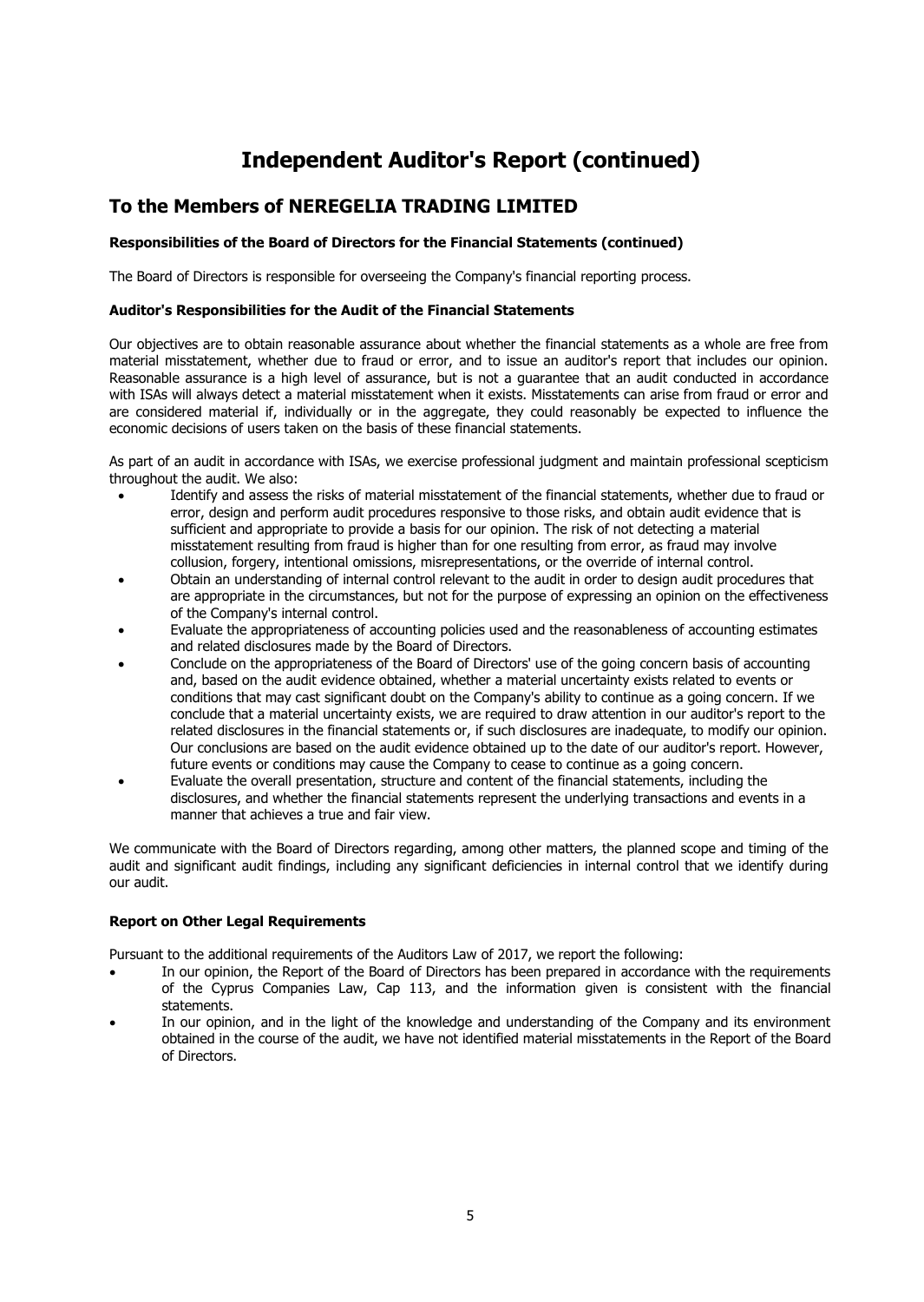## **Independent Auditor's Report (continued)**

## To the Members of NEREGELIA TRADING LIMITED

#### **Other Matter**

This report, including the opinion, has been prepared for and only for the Company's members as a body in accordance with Section 69 of the Auditors Law of 2017 and for no other purpose. We do not, in giving this opinion, accept or assume responsibility for any other purpose or to any other person to whose knowledge this report may come to.



Elena Demetriou Certified Public Accountant and Registered Auditor for and on behalf of **G. ECONOMIDES & CO. LTD Chartered Accountans** 

Limassol, 24 October 2018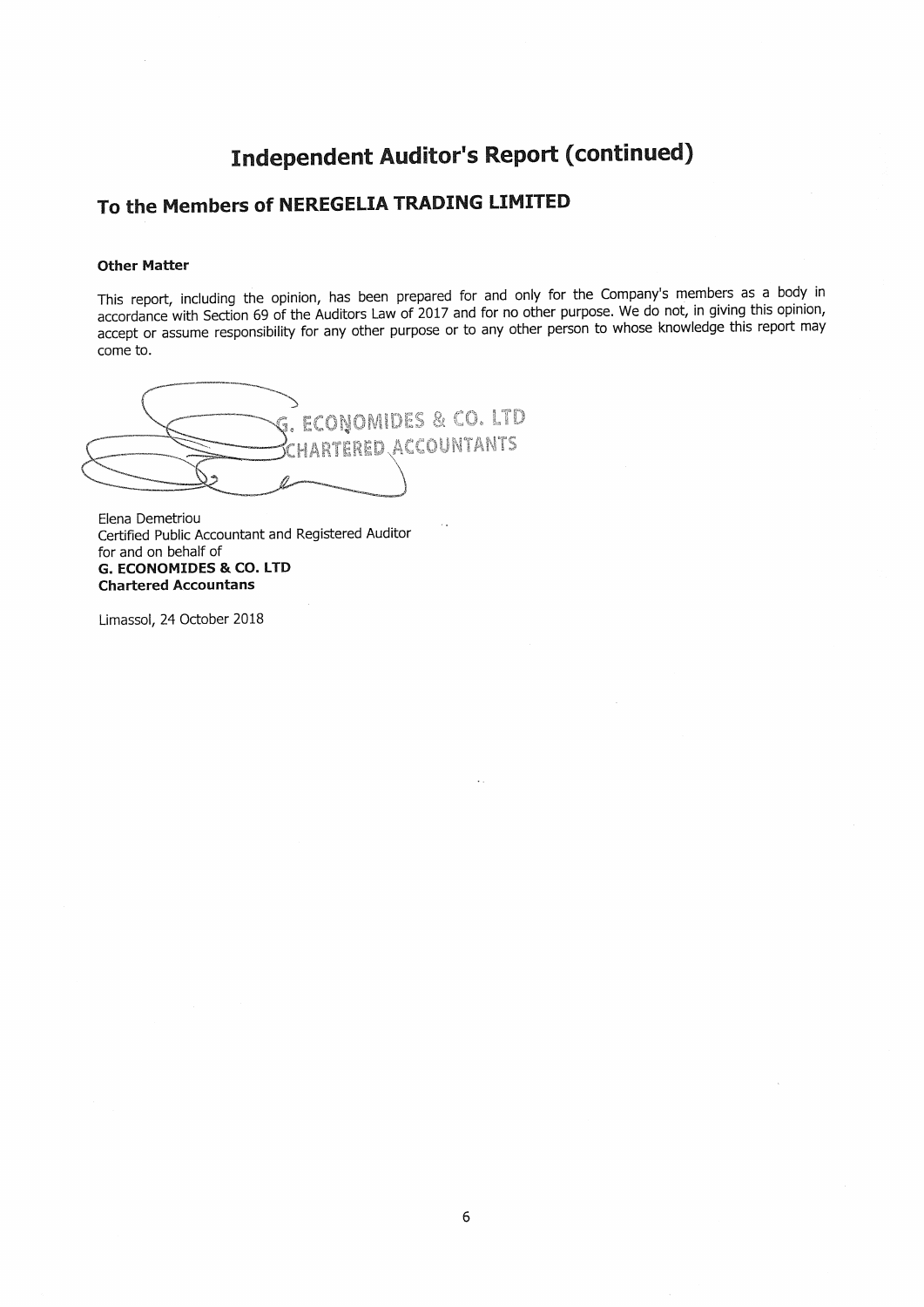### STATEMENT OF PROFIT OR LOSS AND OTHER COMPREHENSIVE INCOME 31 December 2017

|                                                                     | <b>Note</b>    | 2017<br>€                | 2016<br>€                                      |
|---------------------------------------------------------------------|----------------|--------------------------|------------------------------------------------|
| <b>Revenue</b><br>Cost of sales                                     | $\overline{4}$ | 3.419.375<br>(1.577.217) | 4.127.618<br><u>(2.997.601)</u>                |
| <b>Gross profit</b>                                                 |                | 1.842.158                | 1.130.017                                      |
| Other operating income<br>Administration expenses<br>Other expenses | 5<br>6         | 7.272.658<br>(201.943)   | 5.860.337<br>(2.898.192)<br><u>(2.218.578)</u> |
| <b>Operating profit</b>                                             |                | 8.912.873                | 1.873.584                                      |
| Finance costs                                                       | 9              | (6.890)                  | (5.990)                                        |
| <b>Profit before tax</b>                                            |                | 8.905.983                | 1.867.594                                      |
| Tax                                                                 | 10             | <u>(204.210)</u>         | 221.727                                        |
| Net profit for the year                                             |                | 8.701.773                | 2.089.321                                      |
| Other comprehensive income                                          |                |                          |                                                |
| Total comprehensive income for the year                             |                | 8.701.773                | 2.089.321                                      |

The notes on pages 11 to 23 form an integral part of these financial statements.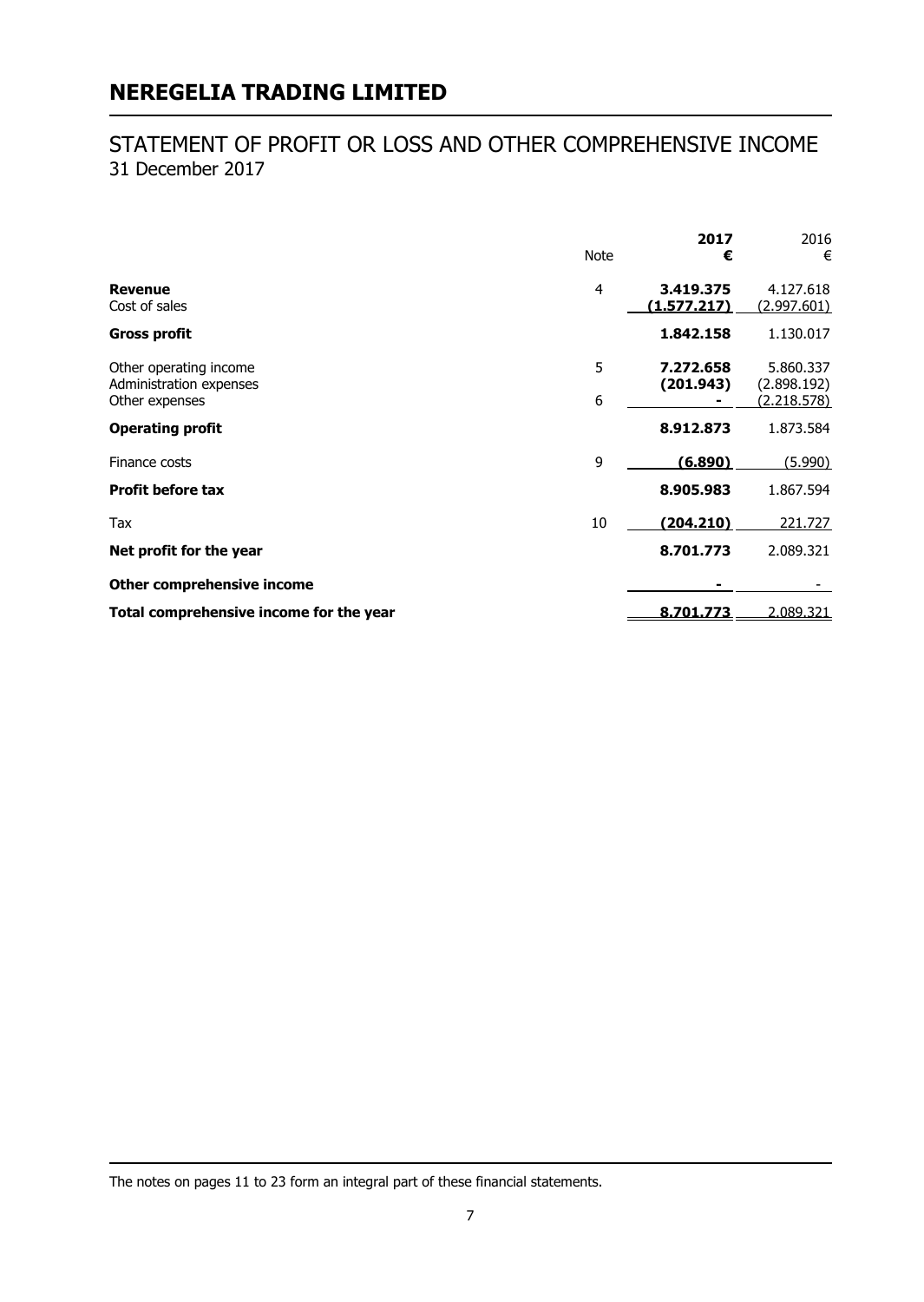### STATEMENT OF FINANCIAL POSITION 31 December 2017

|                                     | Note | 2017<br>€  | 2016<br>€  |
|-------------------------------------|------|------------|------------|
| <b>ASSETS</b>                       |      |            |            |
| <b>Non-current assets</b>           |      |            |            |
| Intangible assets                   | 11   | 5,200,000  | 5.200.000  |
| Investments in subsidiaries         | 12   | 16,870,387 | 13.214.150 |
| Deferred tax assets                 | 16   | 489.760    | 693.970    |
|                                     |      | 22.560.147 | 19.108.120 |
| <b>Current assets</b>               |      |            |            |
| Trade and other receivables         | 13   | 11.849.574 | 11.280.107 |
| Cash at bank and in hand            | 14   | 226.314    | 94.711     |
|                                     |      |            |            |
|                                     |      | 12.075.888 | 11.374.818 |
| <b>Total assets</b>                 |      | 34.636.035 | 30.482.938 |
| <b>EQUITY AND LIABILITIES</b>       |      |            |            |
| Equity                              |      |            |            |
| Share capital                       | 15   | 17.100     | 17.100     |
| Retained earnings                   |      | 31.345.382 | 22.643.609 |
| <b>Total equity</b>                 |      | 31.362.482 | 22,660,709 |
| <b>Current liabilities</b>          |      |            |            |
| Trade and other payables            | 17   | 3.273.553  | 7.822.229  |
|                                     |      |            |            |
|                                     |      | 3.273.553  | 7.822.229  |
| <b>Total equity and liabilities</b> |      | 34.636.035 | 30.482.938 |
|                                     |      |            |            |

On 24 October 2018 the Board of Directors of NEREGELIA TRADING LIMITED authorised these financial statements for issue.

Pavlina Tsiridou Director

 $\ddot{\phantom{0}}$ 

Alfo Services Limited Director

The notes on pages 11 to 23 form an integral part of these financial statements.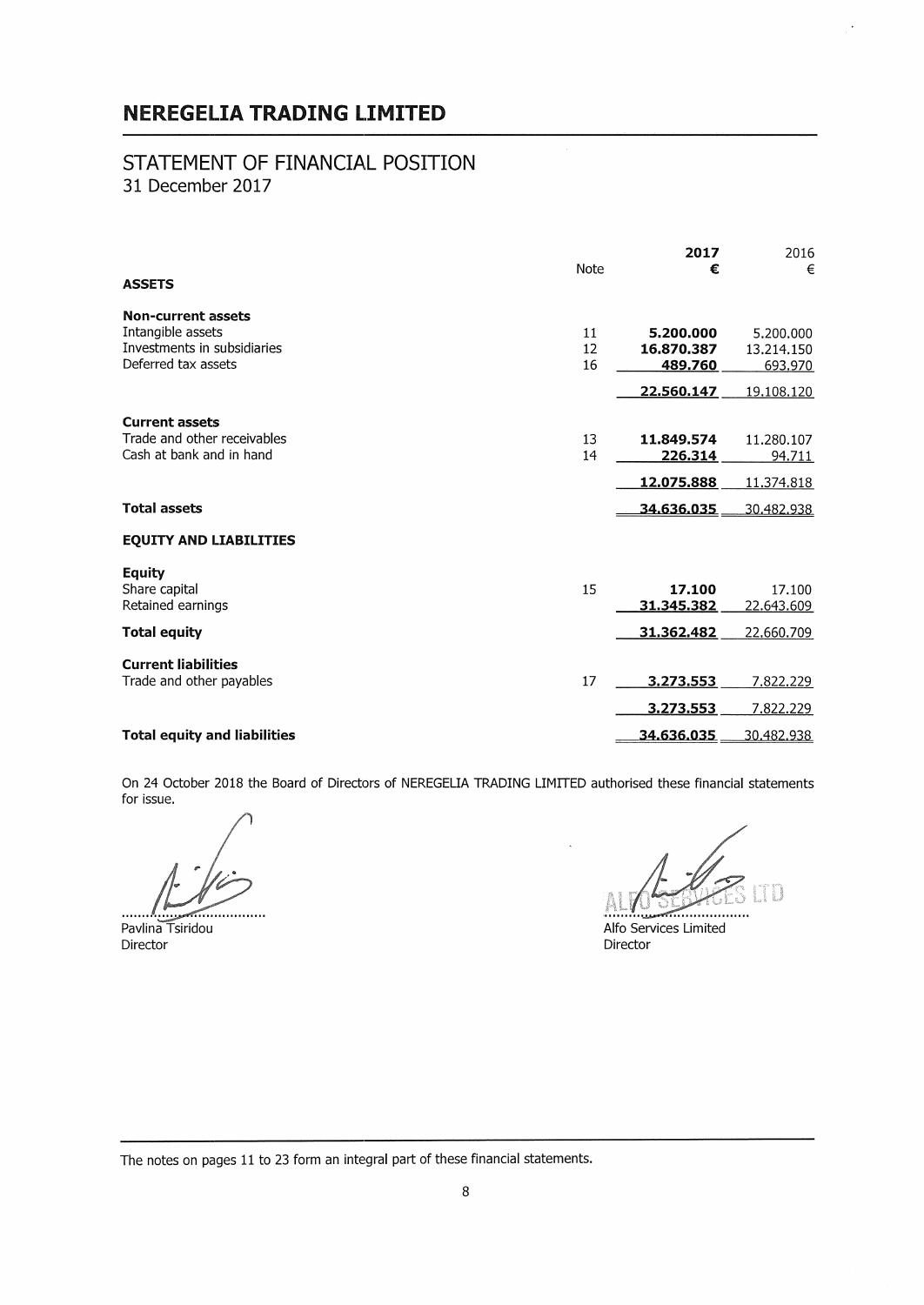# STATEMENT OF CHANGES IN EQUITY

31 December 2017

|                                                        | <b>Share</b><br>capital<br>€ | <b>Retained</b><br>earnings<br>€ | <b>Total</b><br>€ |
|--------------------------------------------------------|------------------------------|----------------------------------|-------------------|
| <b>Balance at 1 January 2016</b>                       | 17.100                       | 20.554.288                       | 20.571.388        |
| <b>Comprehensive income</b><br>Net profit for the year |                              | 2.089.321                        | 2.089.321         |
| Balance at 31 December 2016/1 January 2017             | 17.100                       | 22.643.609                       | 22.660.709        |
| <b>Comprehensive income</b><br>Net profit for the year |                              | 8.701.773                        | 8.701.773         |
| <b>Balance at 31 December 2017</b>                     | 17.100                       | 31.345.382 31.362.482            |                   |

Companies which do not distribute 70% of their profits after tax, as defined by the relevant tax law, within two years after the end of the relevant tax year, will be deemed to have distributed as dividends 70% of these profits. Special contribution for defence at 17% will be payable on such deemed dividends to the extent that the ultimate shareholders are both Cyprus tax resident and Cyprus domiciled. The amount of deemed distribution is reduced by any actual dividends paid out of the profits of the relevant year at any time. This special contribution for defence is payable by the Company for the account of the shareholders.

The notes on pages 11 to 23 form an integral part of these financial statements.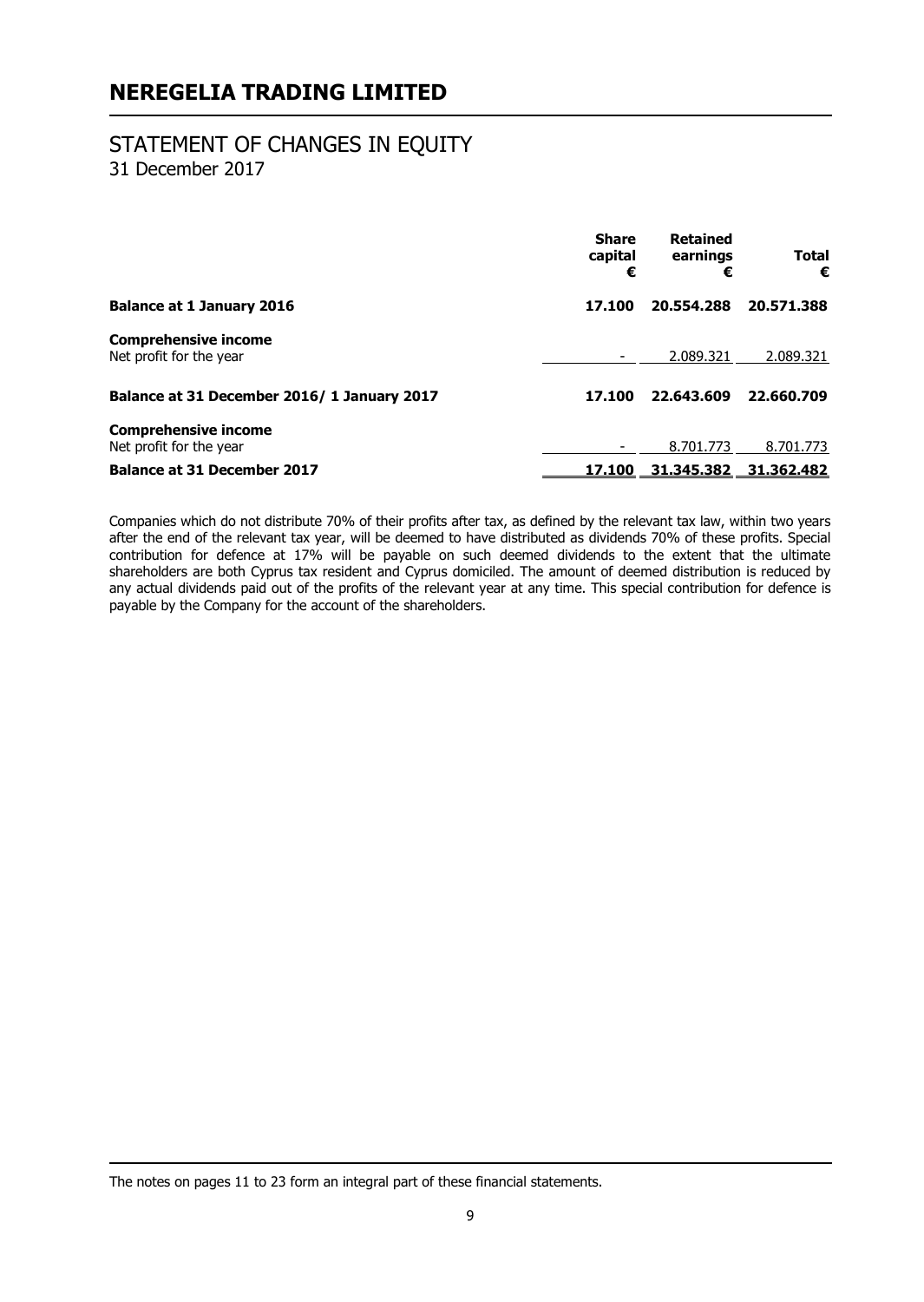### CASH FLOW STATEMENT 31 December 2017

|                                                                                                                                  | Note | 2017<br>€                | 2016<br>€                |
|----------------------------------------------------------------------------------------------------------------------------------|------|--------------------------|--------------------------|
| <b>CASH FLOWS FROM OPERATING ACTIVITIES</b><br><b>Profit before tax</b>                                                          |      | 8.905.983                | 1.867.594                |
| Adjustments for:<br>Loss from the sale of investments in subsidiaries                                                            |      |                          | 2.107.478                |
| Impairment charge - investments in subsidiaries                                                                                  | 12   |                          | 111.100                  |
| Dividend income                                                                                                                  | 5    | (7.272.658)              | (5.860.337)              |
|                                                                                                                                  |      | 1.633.325                | (1.774.165)              |
| <b>Changes in working capital:</b><br>Increase in trade and other receivables<br>(Decrease)/increase in trade and other payables |      | (569.467)<br>(4.548.676) | (7.624.952)<br>5.397.578 |
| Cash used in operations                                                                                                          |      | (3.484.818)              | <u>(4.001.539)</u>       |
| <b>CASH FLOWS FROM INVESTING ACTIVITIES</b>                                                                                      |      |                          |                          |
| Payment for purchase of intangible assets                                                                                        | 11   |                          | (1.251.100)              |
| Payment for purchase of investments in subsidiaries                                                                              | 12   | (3.656.237)              | (111.100)                |
| Proceeds from sale of investments in subsidiary undertakings<br>Dividends received                                               |      | 7.272.658                | (446.478)<br>5.860.337   |
| Net cash generated from investing activities                                                                                     |      | 3.616.421                | 4.051.659                |
| Net increase in cash and cash equivalents<br>Cash and cash equivalents at beginning of the year                                  |      | 131.603<br>94.711        | 50.120<br>44.591         |
| Cash and cash equivalents at end of the year                                                                                     | 14   | 226.314                  | 94.711                   |

The notes on pages 11 to 23 form an integral part of these financial statements.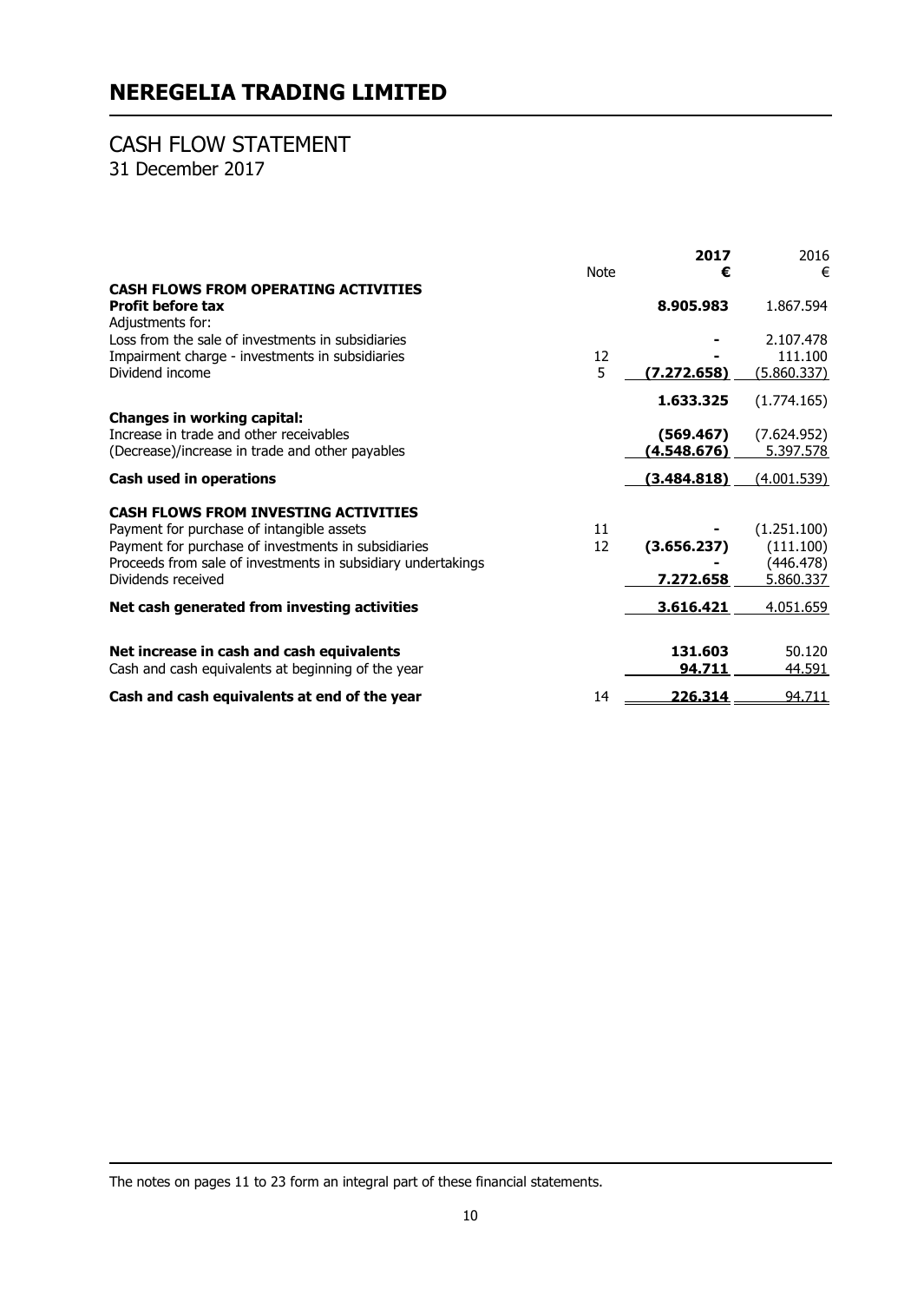### **1. Incorporation and principal activities**

### **Country of incorporation**

The Company NEREGELIA TRADING LIMITED (the ''Company'') was incorporated in Cyprus on 20 June, 1998 as a private limited liability company under the provisions of the Cyprus Companies Law, Cap. 113. Its registered office is at Griva Digheni, Panayides Building, 2nd floor, office 3, 3030 Limassol, Cyprus.

### **Principal activity**

The principal activity of the Company, which is unchanged from last year, is the general trading and the operation of an investment company.

### **2. Significant accounting policies**

The principal accounting policies adopted in the preparation of these financial statements are set out below. These policies have been consistently applied to all years presented in these financial statements unless otherwise stated.

### **Basis of preparation**

The Company is not required by the Cyprus Companies Law, Cap.113, to prepare consolidated financial statements because the Company and its subsidiaries constitute a small sized group as defined by the Law and the Company does not intend to issue consolidated financial statements for the year ended 31 December 2017.

The European Union has concluded that since its 4th Directive requires parent companies to prepare separate financial statements, and since the Cyprus Companies Law, Cap. 113, requires the preparation of such financial statements in accordance with IFRS as adopted by the European Union, the provisions of International Financial Reporting Standard 10 'Consolidated Financial Statements' that require the preparation of consolidated financial statements in accordance with IFRS do not apply.

The financial statements have been prepared under the historical cost convention.

### **Adoption of new and revised IFRSs**

During the current year the Company adopted all the new and revised International Financial Reporting Standards (IFRS) that are relevant to its operations and are effective for accounting periods beginning on 1 January 2017. This adoption did not have a material effect on the accounting policies of the Company.

### **Standards issued but not yet effective**

Up to the date of approval of the financial statements, certain new standards, interpretations and amendments to existing standards have been published that are not yet effective for the current reporting period and which the Company has not early adopted, as follows:

### **(i) Issued by the IASB and adopted by the European Union**

#### **New standards**

- IFRS 9 ''Financial Instruments'' (effective for annual periods beginning on or after 1 January 2018).
- IFRS 15 ''Revenue from Contracts with Customers'' (effective for annual periods beginning on or after 1 January 2018).
- IFRS 16 ''Leases'' (effective for annual periods beginning on or after 1 January 2019).

### **Amendments**

IFRS Interpretations Committee

• Amendments to IFRS 2: Classification and Measurement of Share-based Payment Transactions (effective for annual periods beginning on or after 1 January 2018).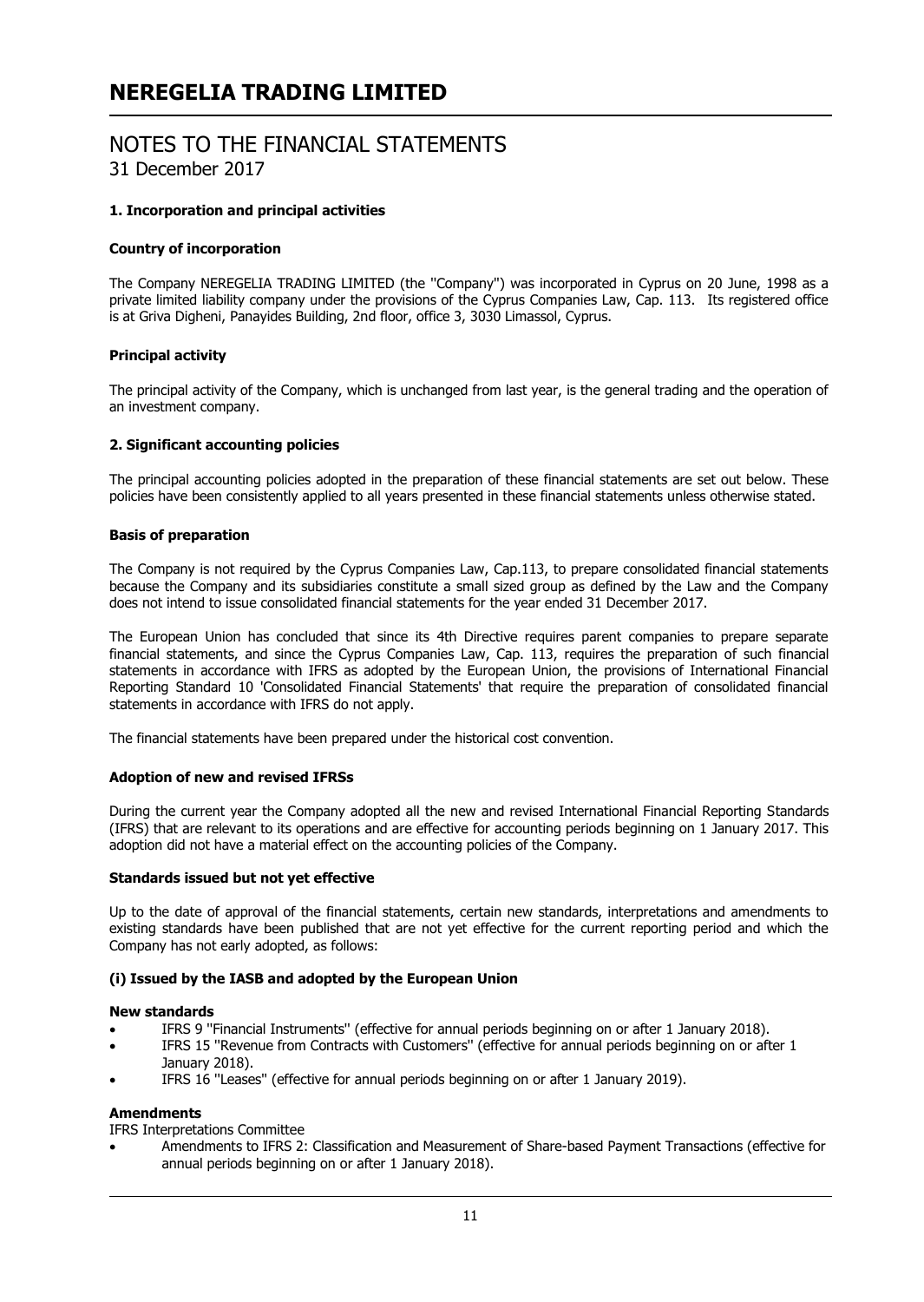## NOTES TO THE FINANCIAL STATEMENTS

31 December 2017

### **2. Significant accounting policies (continued)**

### **Adoption of new and revised IFRSs (continued)**

### **(i) Issued by the IASB and adopted by the European Union (continued)**

- Amendments to IAS 40: ''Transfers of Investment Property'' (effective for annual periods beginning on or after 1 January 2018).
- Annual Improvements to IFRSs 2014-2016 Cycle (effective for annual periods beginning on or after 1 January 2018 (IFRS 1 and IAS 28)).
- Amendments to IFRS 4: Applying IFRS 9 ''Financial Instruments'' with IFRS 4 ''Insurance Contracts'' (effective for annual periods beginning on or after 1 January 2018).
- Amendments to IFRS 9: Prepayment Features with Negative Compensation (issued on 12 October 2017) (effective for annual periods beginning on or after 1 January 2019).
- Clarifications to IFRS 15 ''Revenue from Contracts with Customers'' (effective for annual periods beginning on or after 1 January 2018).

### **New IFRICs**

• IFRIC Interpretation 22 ''Foreign Currency Transactions and Advance Consideration'' (effective for annual periods beginning on or after 1 January 2018).

### **(ii) Issued by the IASB but not yet adopted by the European Union**

### **New standards**

• IFRS 17 ''Insurance Contracts'' (effective for annual periods beginning on or after 1 January 2021).

### **Amendments**

- Amendments to IAS 28: Long-term Interests in Associates and Joint Ventures (issued on 12 October 2017) (effective for annual periods beginning on or after 1 January 2019).
- Amendments to IAS 19: Plan Amendment, Curtailment or Settlement (issued on 7 February 2018) (effective for annual periods beginning on or after 1 January 2019).
- Annual Improvements to IFRSs 2015-2017 Cycle (issued on 12 December 2017) (effective for annual periods beginning on or after 1 January 2019)
- Amendments to References to the Conceptual Framework in IFRS Standards (effective for annual periods beginning on or after 1 January 2020)
- IFRS 10 (Amendments) and IAS 28 (Amendments) ''Sale or Contribution of Assets between an Investor and its Associate or Joint Venture(effective date postponed indefinitely).

### **New IFRICs**

• IFRIC Interpretation 23 ''Uncertainty over Income Tax Treatments'' (effective for annual periods beginning on or after 1 January 2019).

The above are expected to have no significant impact on the Company's financial statements when they become effective.

### **Subsidiary companies**

Subsidiaries are entities controlled by the Company. Control exists where the Company is exposed, or has rights, to variable returns from its involvement with the investee and has the ability to affect those returns through its power over the investee.

Investments in subsidiary companies are stated at cost less provision for impairment in value, which is recognised as an expense in the period in which the impairment is identified.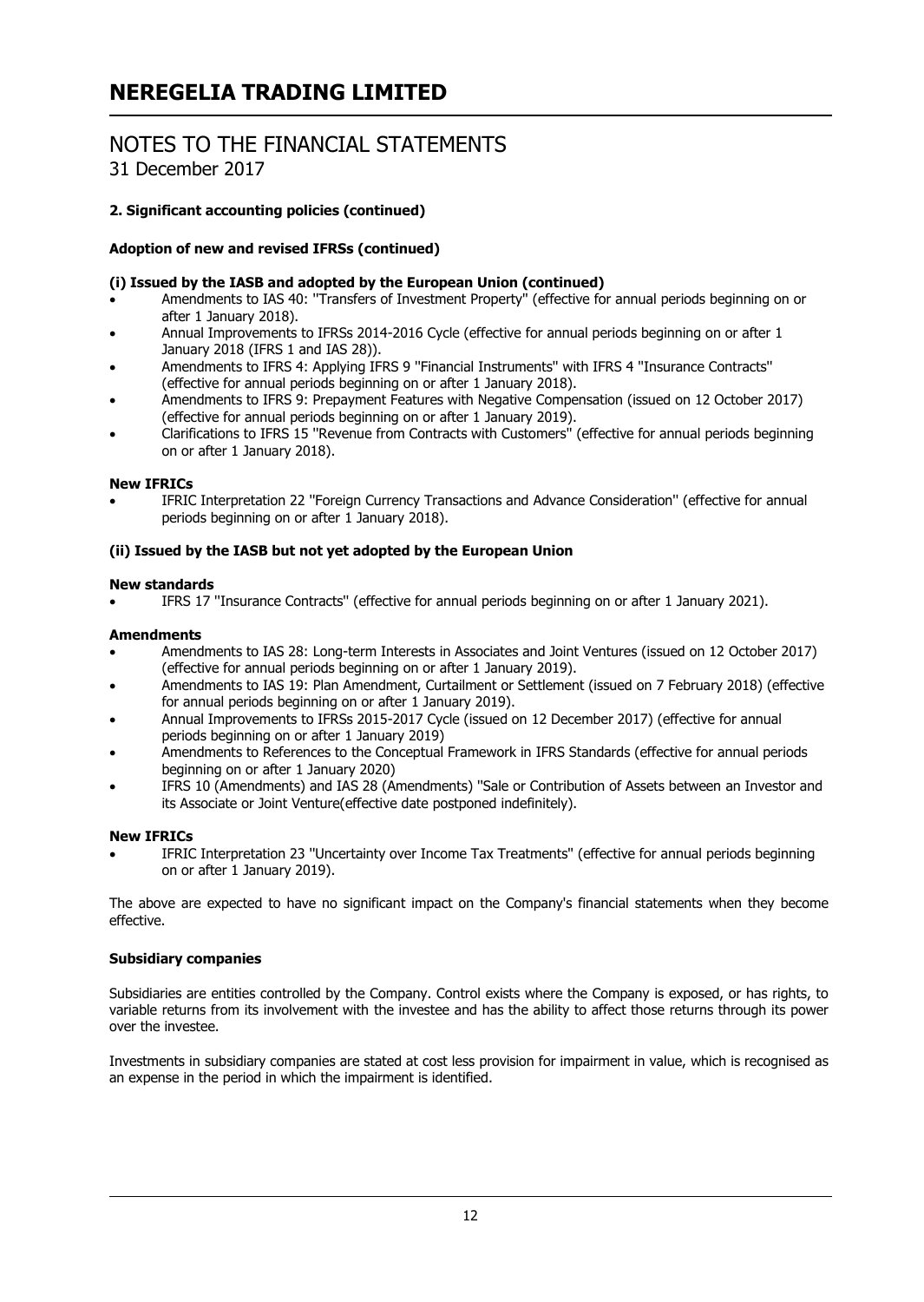### **2. Significant accounting policies (continued)**

### **Revenue recognition**

Revenue comprises the invoiced amount for the sale of products net of Value Added Tax, rebates and discounts. Revenues earned by the Company are recognised on the following bases:

### • **Sale of products**

Sales of products are recognised when significant risks and rewards of ownership of the products have been transferred to the customer, which is usually when the Company has sold or delivered the products to the customer, the customer has accepted the products and collectability of the related receivable is reasonably assured.

### • **Rendering of services**

Sales of services are recognised in the accounting period in which the services are rendered by reference to completion of the specific transaction assessed on the basis of the actual service provided as a proportion of the total services to be provided.

### • **Interest income**

Interest income is recognised on a time-proportion basis using the effective interest method.

#### • **Dividend income**

Dividend income is recognised when the right to receive payment is established.

### **Finance costs**

Interest expense and other borrowing costs are charged to profit or loss as incurred.

### **Tax**

Income tax expense represents the sum of the tax currently payable and deferred tax.

Current tax liabilities and assets are measured at the amount expected to be paid to or recovered from the taxation authorities, using the tax rates and laws that have been enacted, or substantively enacted, by the reporting date.

Deferred tax is provided in full, using the liability method, on temporary differences arising between the tax bases of assets and liabilities and their carrying amounts in the financial statements. Currently enacted tax rates are used in the determination of deferred tax.

Deferred tax assets are recognised to the extent that it is probable that future taxable profit will be available against which the temporary differences can be utilised.

Deferred tax assets and liabilities are offset when there is a legally enforceable right to set off current tax assets against current tax liabilities and when the deferred taxes relate to the same fiscal authority.

### **Dividends**

Dividend distribution to the Company's shareholders is recognised in the Company's financial statements in the year in which they are approved by the Company's shareholders.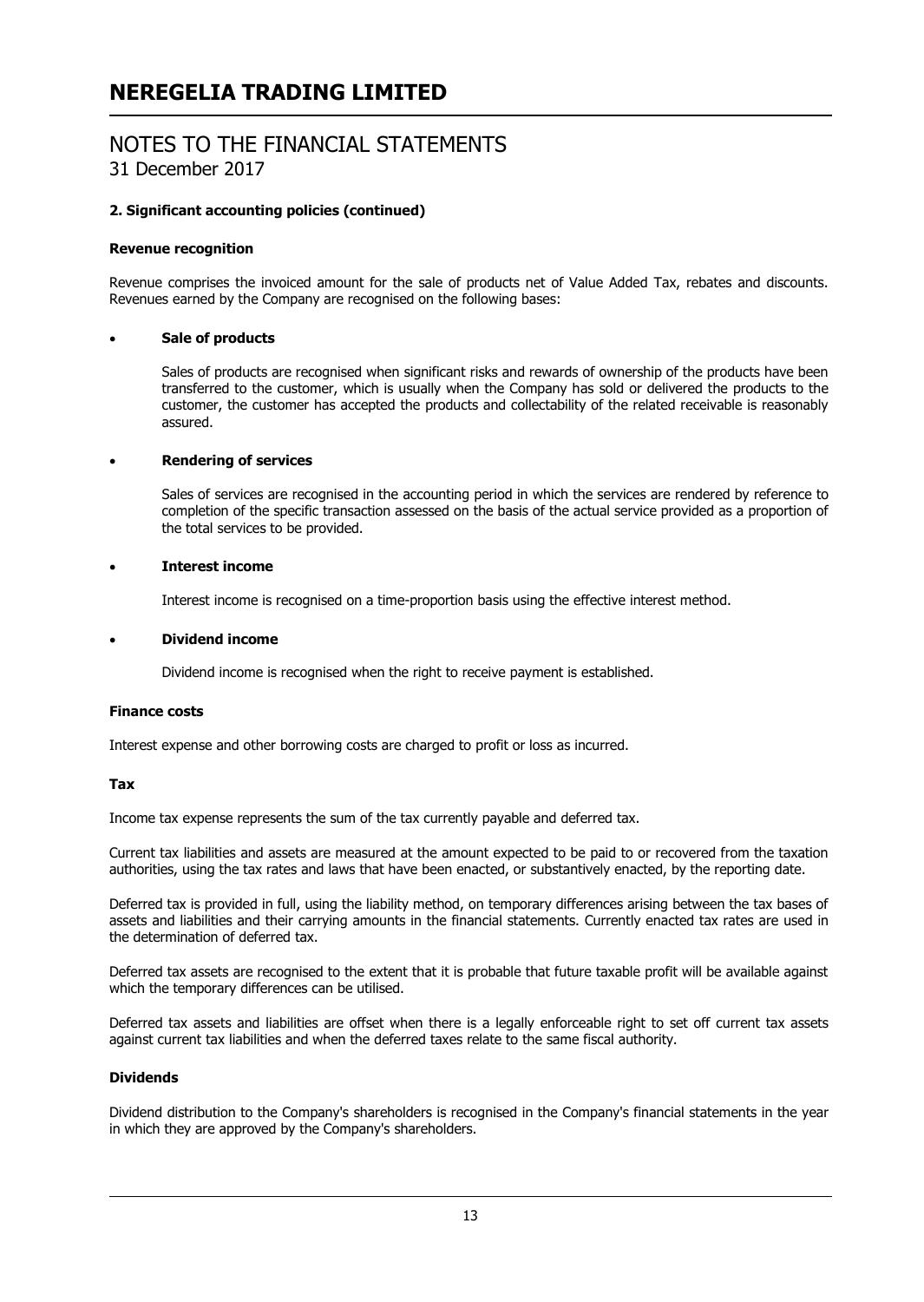### **2. Significant accounting policies (continued)**

### **Intangible assets**

Intangible assets acquired separately are measured on initial recognition at cost. The cost of intangible assets acquired in a business combination is fair value as at the date of acquisition. Following initial recognition, intangible assets are carried at cost less any accumulated amortisation and any accumulated impairment losses. Internally generated intangible assets, excluding capitalised development costs, are not capitalised and expenditure is reflected in profit or loss in the year in which the expenditure is incurred. The useful lives of intangible assets are assessed to be either finite or indefinite.

Intangible assets with finite lives are amortised over the useful economic life and assessed for impairment whenever there is an indication that the intangible asset may be impaired. The amortisation period and the amortisation method for an intangible asset with a finite useful life is reviewed at least at each financial year end. Changes in the expected useful life or the expected pattern of consumption of future economic benefits embodied in the asset is accounted for by changing the amortisation period or method, as appropriate, and are treated as changes in accounting estimates. The amortisation expense on intangible assets with finite lives is recognised in profit or loss in the expense category consistent with the function of the intangible asset.

Intangible assets with indefinite useful lives are tested for impairment annually either individually or at the cash generating unit level. Such intangibles are not amortised. The useful life of an intangible asset with an indefinite life is reviewed annually to determine whether indefinite life assessment continues to be supportable. If not, the change in the useful life assessment from indefinite to finite is made on a prospective basis.

Gains or losses arising from derecognition of an intangible asset are measured as the difference between the net disposal proceeds and the carrying amount of the asset and are recognised in profit or loss when the asset is derecognised.

### **Platform implementation**

Costs that are directly associated with identifiable and unique computer software products controlled by the Company and that will probably generate economic benefits exceeding costs beyond one year are recognised as intangible assets. Subsequently computer software is carried at cost less any accumulated amortisation and any accumulated impairment losses. Expenditure which enhances or extends the performance of computer software programs beyond their original specifications is recognised as a capital improvement and added to the original cost of the computer software. Costs associated with maintenance of computer software programs are recognised as an expense when incurred. Computer software costs are amortised using the straight-line method over their useful lives, not exceeding a period of three years. Amortisation commences when the computer software is available for use.

An intangible asset is derecognised on disposal, or when no future economic benefits are expected from use or disposal. Gains or losses arising from derecognition of an intangible asset, measured as the difference between the net disposal proceeds and the carrying amount of the asset, are recognised in profit or loss when the asset is derecognised.

### **Impairment of non-financial assets**

Assets that have an indefinite useful life are not subject to amortisation and are tested annually for impairment. Assets that are subject to depreciation or amortisation are reviewed for impairment whenever events or changes in circumstances indicate that the carrying amount may not be recoverable. An impairment loss is recognised for the amount by which the asset's carrying amount exceeds its recoverable amount. The recoverable amount is the higher of an asset's fair value less costs to sell and value in use. For the purposes of assessing impairment, assets are grouped at the lowest levels for which there are separately identifiable cash flows (cash-generating units). Non financial assets, other than goodwill, that have suffered an impairment are reviewed for possible reversal of the impairment at each reporting date.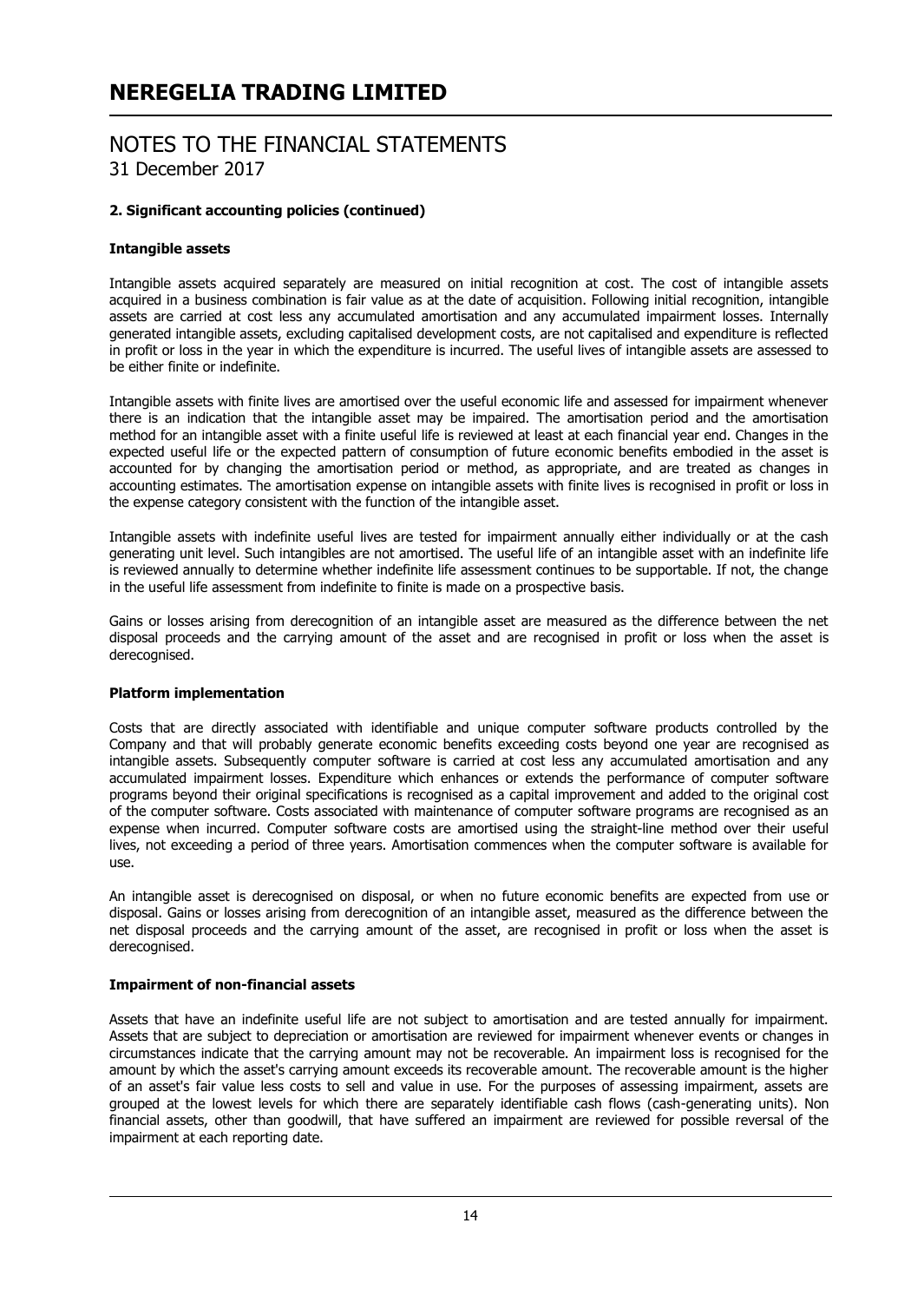### **2. Significant accounting policies (continued)**

### **Financial instruments**

Financial assets and financial liabilities are recognised in the Company's statement of financial position when the Company becomes a party to the contractual provisions of the instrument.

#### Trade receivables

Trade receivables are measured at initial recognition at fair value and are subsequently measured at amortised cost using the effective interest rate method. Appropriate allowances for estimated irrecoverable amounts are recognised in profit or loss when there is objective evidence that the asset is impaired. The allowance recognised is measured as the difference between the asset's carrying amount and the present value of estimated future cash flows discounted at the effective interest rate computed at initial recognition.

#### Cash and cash equivalents

For the purpose of the cash flow statement, cash and cash equivalents comprise cash at bank.

#### Trade payables

Trade payables are initially measured at fair value and are subsequently measured at amortised cost, using the effective interest rate method.

### **Derecognition of financial assets and liabilities**

#### Financial assets

A financial asset (or, where applicable a part of a financial asset or part of a group of similar financial assets) is derecognised when:

- the rights to receive cash flows from the asset have expired;
- the Company retains the right to receive cash flows from the asset, but has assumed an obligation to pay them in full without material delay to a third party under a 'pass through' arrangement; or
- the Company has transferred its rights to receive cash flows from the asset and either (a) has transferred substantially all the risks and rewards of the asset, or (b) has neither transferred nor retained substantially all the risks and rewards of the asset, but has transferred control of the asset.

### Financial liabilities

A financial liability is derecognised when the obligation under the liability is discharged or cancelled or expires.

When an existing financial liability is replaced by another from the same lender on substantially different terms, or the terms of an existing liability are substantially modified, such an exchange or modification is treated as a derecognition of the original liability and the recognition of a new liability, and the difference in the respective carrying amounts is recognised in profit or loss.

### **Offsetting financial instruments**

Financial assets and financial liabilities are offset and the net amount reported in the statement of financial position if, and only if, there is a currently enforceable legal right to offset the recognised amounts and there is an intention to settle on a net basis, or to realise the asset and settle the liability simultaneously. This is not generally the case with master netting agreements, and the related assets and liabilities are presented gross in the statement of financial position.

### **Share capital**

Ordinary shares are classified as equity.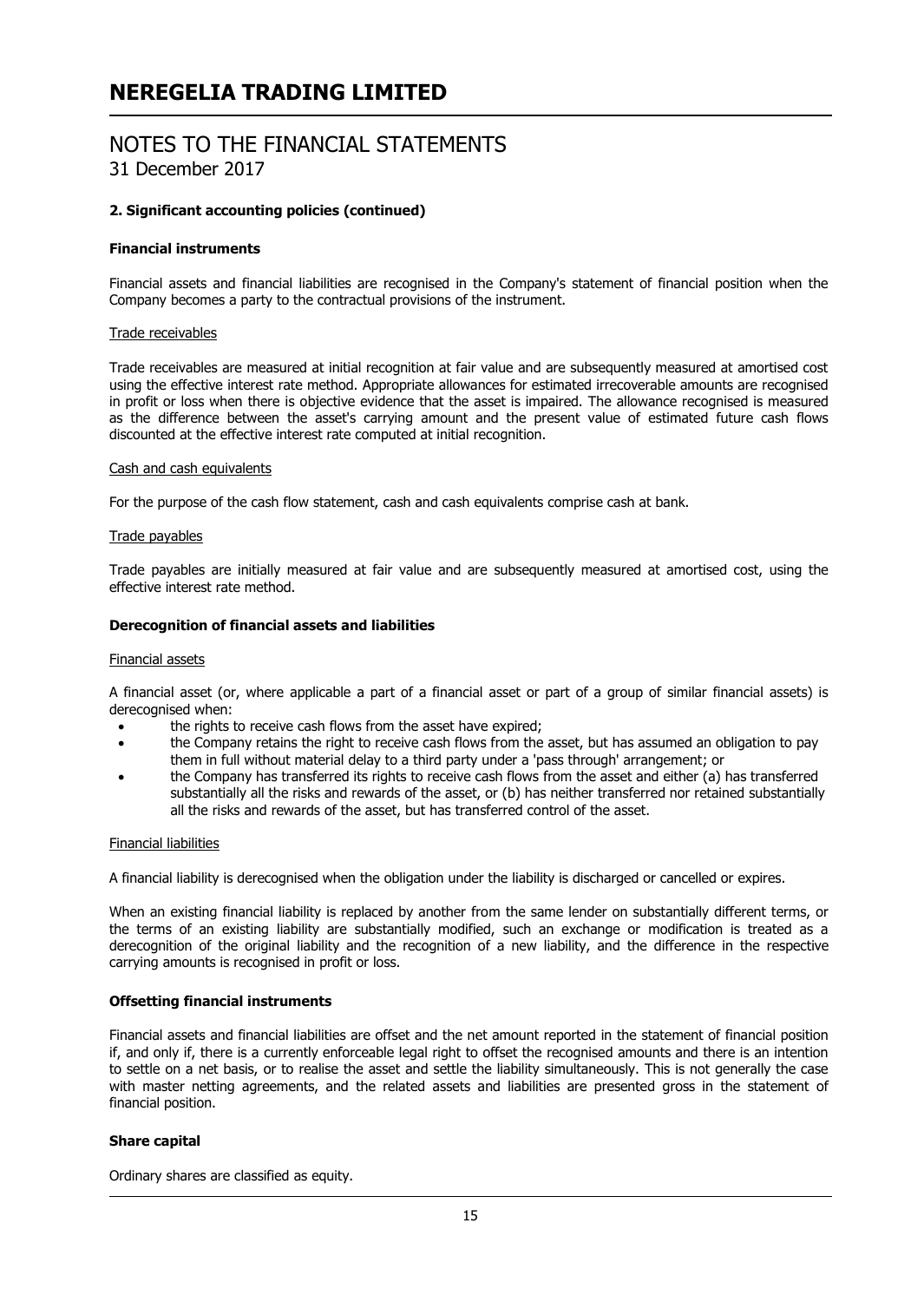### NOTES TO THE FINANCIAL STATEMENTS 31 December 2017

### **3. Critical accounting estimates and judgments**

The preparation of financial statements in conformity with IFRSs requires the use of certain critical accounting estimates and requires Management to exercise its judgment in the process of applying the Company's accounting policies. It also requires the use of assumptions that affect the reported amounts of assets and liabilities and disclosure of contingent assets and liabilities at the date of the financial statements and the reported amounts of revenues and expenses during the reporting period. Although these estimates are based on Management's best knowledge of current events and actions, actual results may ultimately differ from those estimates.

Estimates and judgments are continually evaluated and are based on historical experience and other factors, including expectations of future events that are believed to be reasonable under the circumstances.

#### Critical accounting estimates and assumptions

The Company makes estimates and assumptions concerning the future. The resulting accounting estimates will, by definition, seldom equal the related actual results. The estimates and assumptions that have a significant risk of causing a material adjustment to the carrying amounts of assets and liabilities within the next financial year are discussed below.

#### • **Provision for bad and doubtful debts**

The Company reviews its trade and other receivables for evidence of their recoverability. Such evidence includes the customer's payment record and the customer's overall financial position. If indications of irrecoverability exist, the recoverable amount is estimated and a respective provision for bad and doubtful debts is made. The amount of the provision is charged through profit or loss. The review of credit risk is continuous and the methodology and assumptions used for estimating the provision are reviewed regularly and adjusted accordingly.

#### • **Income taxes**

Significant judgment is required in determining the provision for income taxes. There are transactions and calculations for which the ultimate tax determination is uncertain during the ordinary course of business. The Company recognises liabilities for anticipated tax audit issues based on estimates of whether additional taxes will be due. Where the final tax outcome of these matters is different from the amounts that were initially recorded, such differences will impact the income tax and deferred tax provisions in the period in which such determination is made.

Critical judgements in applying the Company's accounting policies

### • **Impairment of investments in subsidiaries**

The Company periodically evaluates the recoverability of investments in subsidiaries whenever indicators of impairment are present. Indicators of impairment include such items as declines in revenues, earnings or cash flows or material adverse changes in the economic or political stability of a particular country, which may indicate that the carrying amount of an asset is not recoverable. If facts and circumstances indicate that investment in subsidiaries may be impaired, the estimated future discounted cash flows associated with these subsidiaries would be compared to their carrying amounts to determine if a write-down to fair value is necessary.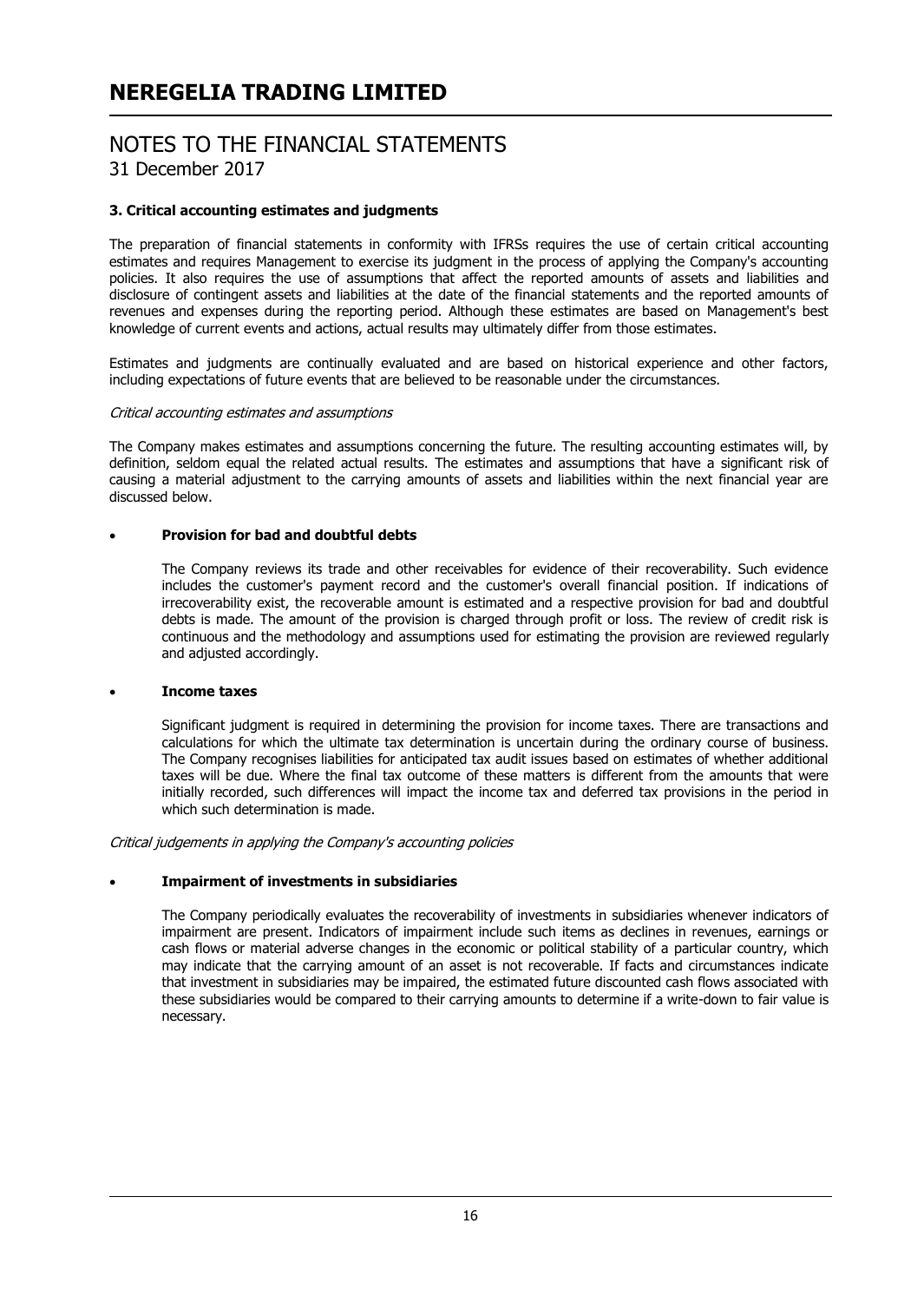### NOTES TO THE FINANCIAL STATEMENTS 31 December 2017

### **3. Critical accounting estimates and judgments (continued)**

### • **Impairment of loans receivable**

The Company periodically evaluates the recoverability of loans receivable whenever indicators of impairment are present. Indicators of impairment include such items as declines in revenues, earnings or cash flows or material adverse changes in the economic or political stability of a particular country in which the borrower operates, which may indicate that the carrying amount of the loan is not recoverable. If facts and circumstances indicate that loans receivable may be impaired, the estimated future discounted cash flows associated with these loans would be compared to their carrying amounts to determine if a write-down to fair value is necessary.

### • **Impairment of intangible asset**

Intangible assets are initially recorded at acquisition cost and are amortized on a straight line basis over their useful economic life. Intangible assets that are acquired through a business combination are initially recorded at fair value at the date of acquisition. Intangible assets with indefinite useful life are reviewed for impairment at least once per year. The impairment test is performed using the discounted cash flows expected to be generated through the use of the intangible assets, using a discount rate that reflects the current market estimations and the risks associated with the asset. When it is impractical to estimate the recoverable amount of an asset, the Company estimates the recoverable amount of the cash generating unit in which the asset belongs to.

### **4. Revenue**

|                                                 | 2017      | 2016      |
|-------------------------------------------------|-----------|-----------|
|                                                 | €         | €         |
| Sales of products                               | 3.275.375 | 4.020.612 |
| Rendering of services                           | 144.000   | 107.006   |
|                                                 | 3.419.375 | 4.127.618 |
|                                                 |           |           |
| 5. Other operating income                       |           |           |
|                                                 | 2017      | 2016      |
|                                                 | €         | €         |
| Dividend income                                 | 7.272.658 | 5.860.337 |
|                                                 | 7.272.658 | 5.860.337 |
| 6. Other expenses                               |           |           |
|                                                 | 2017      | 2016      |
|                                                 |           |           |
|                                                 | €         | €         |
| Loss from sale of investments in subsidiaries   |           | 2.107.478 |
| Impairment charge - investments in subsidiaries |           | 111.100   |
|                                                 |           | 2.218.578 |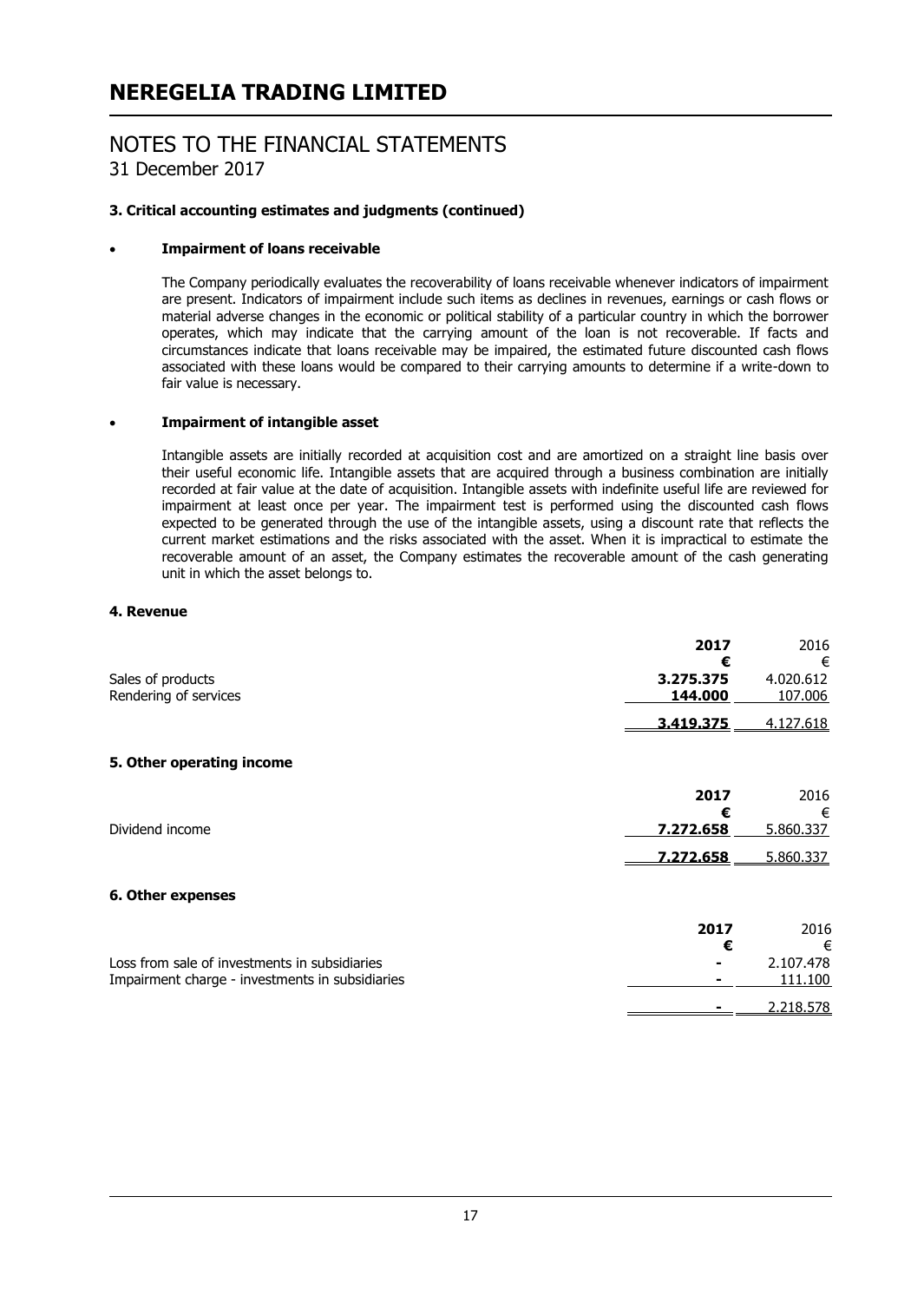### **7. Expenses by nature**

|                                               | 2017      | 2016      |
|-----------------------------------------------|-----------|-----------|
|                                               | €         | €         |
| Raw materials and consumables used            | 1.577.217 | 2.716.120 |
| Staff costs (Note 8)                          | 41.460    | 36.786    |
| Auditors' remuneration                        | 2.500     | 2.500     |
| Compensation costs                            |           | 360.000   |
| Consulting fees                               | 71.319    | 2.400.000 |
| Market research expenses                      |           | 281.481   |
| Loss from sale of investments in subsidiaries |           | 2.107.478 |
| Other expenses                                | 86.664    | 210.006   |
| <b>Total expenses</b>                         | 1.779.160 | 8.114.371 |
|                                               |           |           |
| 8. Staff costs                                |           |           |
|                                               | 2017      | 2016      |
|                                               | €         | €         |
| <b>Salaries</b>                               | 41.460    | 36.786    |
|                                               | 41.460    | 36.786    |
| 9. Finance costs                              |           |           |
|                                               | 2017      | 2016      |
|                                               | €         | €         |
| Sundry finance expenses                       | 6.890     | 5.990     |
| <b>Finance costs</b>                          | 6.890     | 5.990     |
|                                               |           |           |
| <b>10. Tax</b>                                |           |           |
|                                               | 2017      | 2016      |
|                                               | €         | €         |
| Deferred tax - charge/(credit) (Note 16)      | 204.210   | (221.727) |
| Charge/(credit) for the year                  | 204.210   | (221.727) |

The tax on the Company's profit before tax differs from theoretical amount that would arise using the applicable tax rates as follows:

|                                                        | 2017      | 2016              |
|--------------------------------------------------------|-----------|-------------------|
|                                                        | €         | €                 |
| Profit before tax                                      | 8.905.983 | <u>1.867.594 </u> |
| Tax calculated at the applicable tax rates             | 1.113.248 | 233.449           |
| Tax effect of expenses not deductible for tax purposes | 43        | 277.366           |
| Tax effect of allowances and income not subject to tax | (909.082) | (732.542)         |
| Tax effect of tax losses brought forward               | (204.209) |                   |
| Tax effect of tax loss for the year                    |           | 221.727           |
| Deferred tax                                           | 204.210   | (221.727)         |
| Tax charge                                             | 204.210   | (221.727)         |

The corporation tax rate is 12,5%.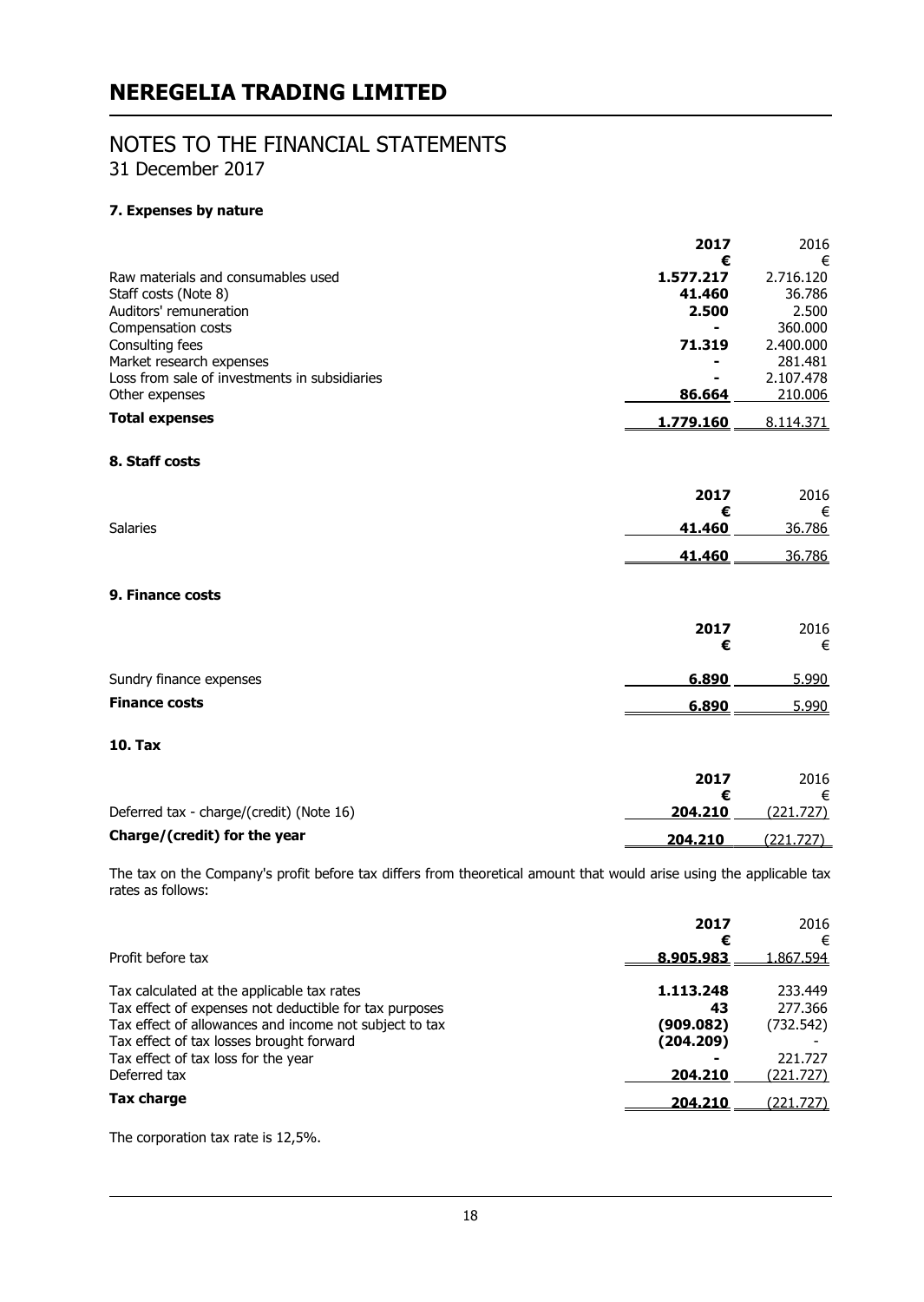### **10. Tax (continued)**

Under certain conditions interest income may be subject to defence contribution at the rate of 30%. In such cases this interest will be exempt from corporation tax. In certain cases, dividends received from abroad may be subject to defence contribution at the rate of 17%.

Gains on disposal of qualifying titles (including shares, bonds, debentures, rights thereon etc) are exempt from Cyprus income tax.

The Company's chargeable income for the year amounted to €1.633.675 which has been set off against tax losses brought forward. Under current legislation, tax losses may be carried forward and be set off against taxable income of the five succeeding years.

### **11. Intangible assets**

|                                               | <b>Platform</b><br>implementatio |
|-----------------------------------------------|----------------------------------|
|                                               | n                                |
| Cost                                          | €                                |
| Balance at 1 January 2016<br><b>Additions</b> | 3.948.900<br>1.251.100           |
| Balance at 31 December 2016/1 January 2017    | 5.200.000                        |
| <b>Balance at 31 December 2017</b>            | 5.200.000                        |
| <b>Net book amount</b>                        |                                  |
| <b>Balance at 31 December 2017</b>            | 5,200,000                        |
| <b>Balance at 31 December 2016</b>            | 5.200.000                        |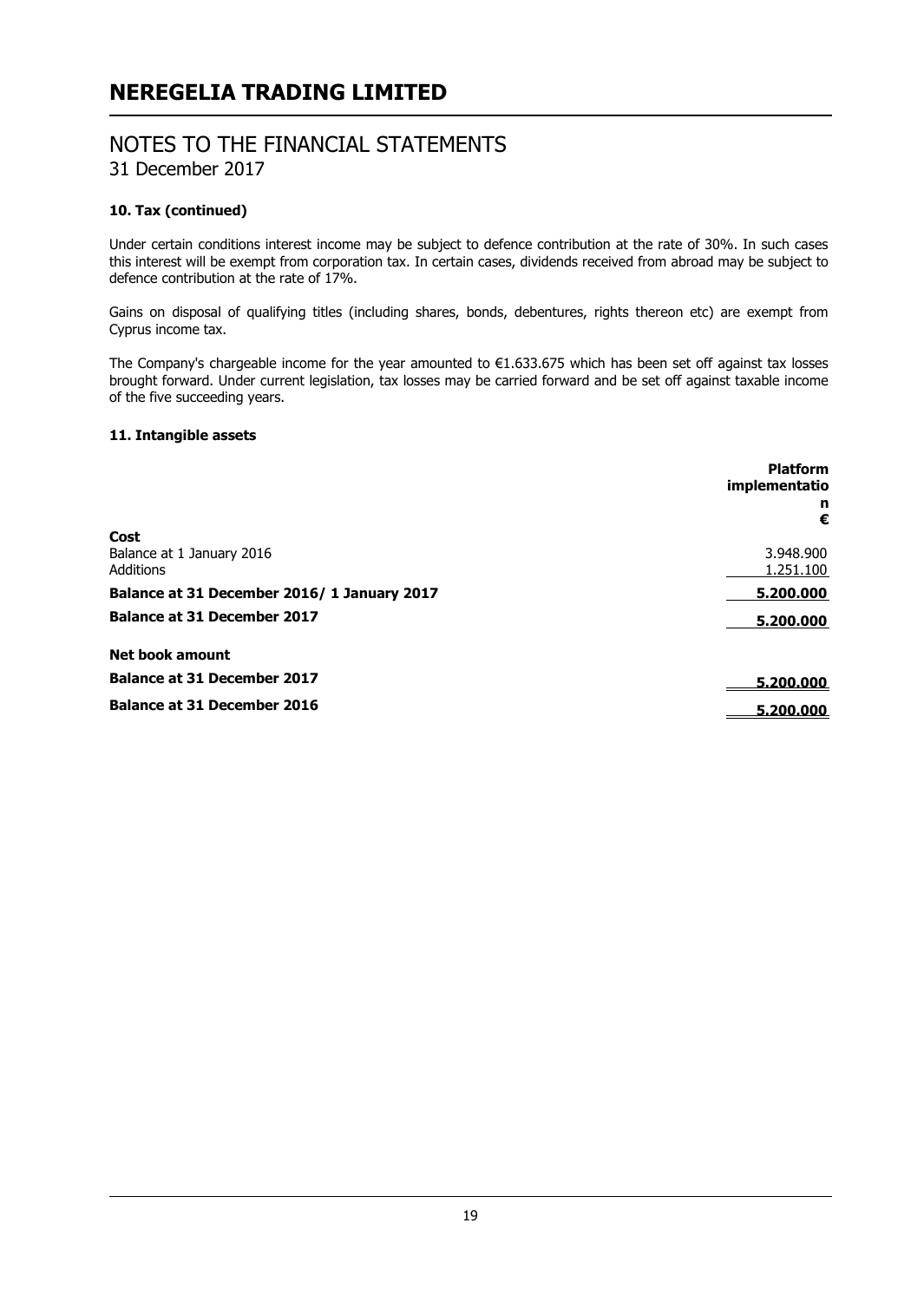### **12. Investments in subsidiaries**

|                               | 2017       | 2016        |
|-------------------------------|------------|-------------|
|                               | €          | €           |
| Balance at 1 January          | 13.214.150 | 14.875.150  |
| <b>Additions</b>              | 3.656.237  | 111.100     |
| <b>Disposals</b>              |            | (1.661.000) |
| Impairment charge             |            | (111.100)   |
| <b>Balance at 31 December</b> | 16.870.387 | 13.214.150  |
|                               |            |             |

The details of the subsidiaries are as follows:

| <b>Name</b>                                  | Country of<br>incorporation | Principal activities    | 2017<br>Holding<br>$\frac{0}{0}$ | 2016<br>Holding<br>$\frac{0}{0}$ | 2017<br>€  | 2016<br>€         |
|----------------------------------------------|-----------------------------|-------------------------|----------------------------------|----------------------------------|------------|-------------------|
| Nelt Doo                                     | Bosnia<br>Herzegovina       | Wholesale and<br>retail | 78.68                            | 78.68                            | 2.900.000  | 2.900.000         |
| Neregelia<br>Podgorica d.o.o                 | Montenegro                  | Wholesale and<br>retail | 100                              | 100                              | 52.663     | 52.663            |
| Nelt Co                                      | Serbia                      | Wholesale and<br>retail | 100                              | 100                              | 85.987     | 85.987            |
| NELO ENERGY Serbia<br>D.O.O.                 |                             | Wholesale and<br>retail | 100                              | 100                              | 500        | 500               |
| <b>NELT S.T</b>                              | F.Y.R.O.M                   | Wholesale and<br>retail | 100                              | 100                              | 10.175.000 | 10.175.000        |
| Nelt Line                                    | F.Y.R.O.M                   | Wholesale and<br>retail | 100                              |                                  | 5.000      |                   |
| Nelt Log                                     | F.Y.R.O.M                   | Wholesale and<br>retail | 100                              |                                  | 5.000      |                   |
| <b>Montenomaks</b><br>Control &<br>Logistics | Montenegro                  | Wholesale and<br>retail | 80                               |                                  | 3.595.137  |                   |
| Beta<br><b>Distribution</b><br>ЦC            | Kosovo                      | Wholesale and<br>retail | 51                               |                                  | 51.000     |                   |
| Nelt Africa                                  | Africa                      | Wholesale and<br>retail | 100                              |                                  | <b>100</b> |                   |
|                                              |                             |                         |                                  |                                  | 16,870,387 | <u>13.214.150</u> |

### **13. Trade and other receivables**

|                   | 2017       | 2016      |
|-------------------|------------|-----------|
|                   | €          | €         |
| Trade receivables | 8.839.951  | 6.496.254 |
| Loans receivable  | 3.008.770  | 4.783.000 |
| Refundable VAT    | 853        | 853       |
|                   | 11.849.574 | 280.107   |

The fair values of trade and other receivables due within one year approximate to their carrying amounts as presented above.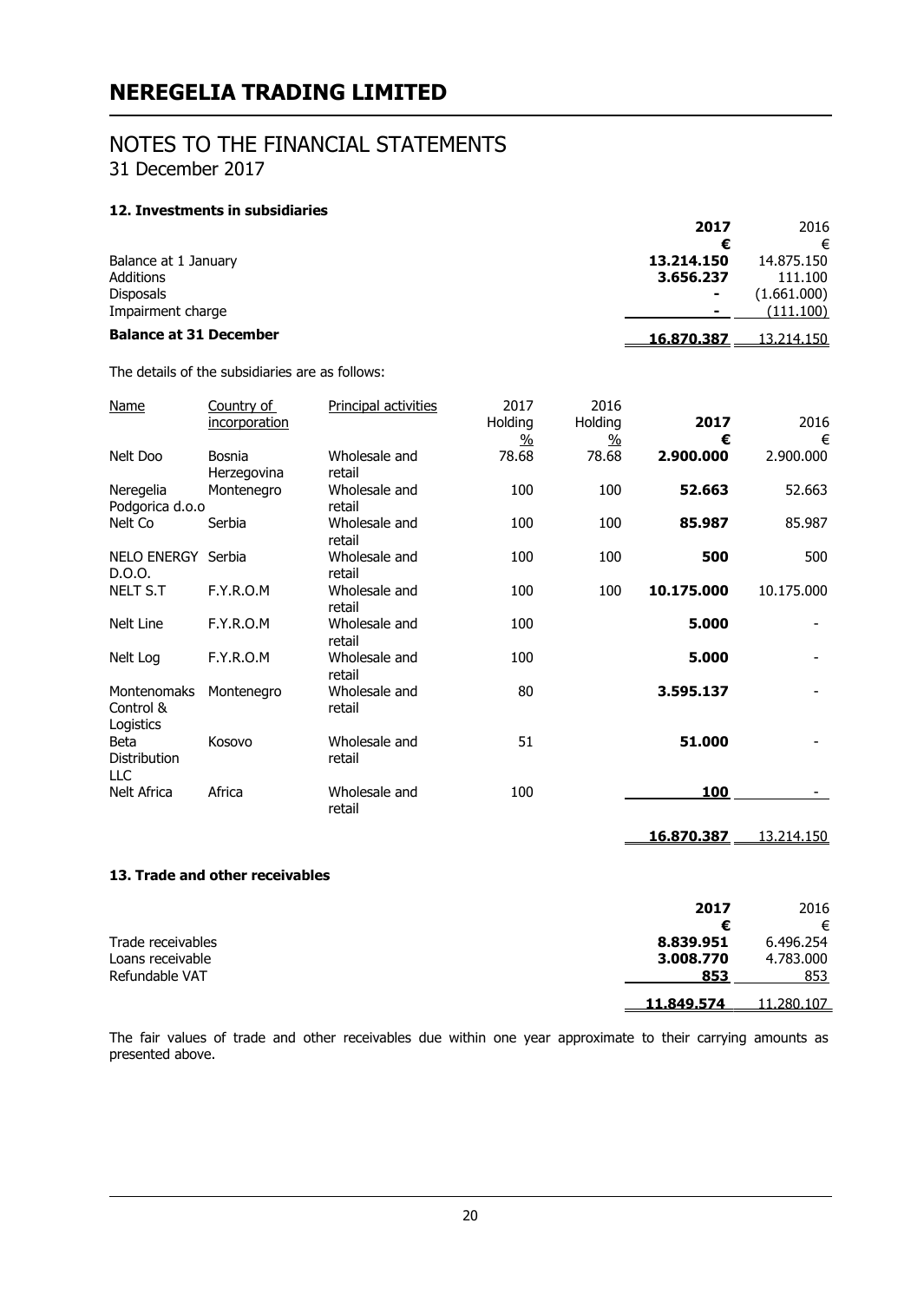### NOTES TO THE FINANCIAL STATEMENTS 31 December 2017

### **14. Cash at bank and in hand**

|              | 2017    | 2016   |
|--------------|---------|--------|
|              | €       | €      |
| Cash at bank | 226.314 | 94.711 |
|              | 226.314 | 94.711 |

For the purposes of the cash flow statement, the cash and cash equivalents include the following:

|                          | 2017    | 2016   |
|--------------------------|---------|--------|
|                          |         | €      |
| Cash at bank and in hand | 226.314 | 94.711 |
|                          | 226.314 | 94.711 |

#### **15. Share capital**

|                                                      | 2017<br><b>Number of</b><br>shares | 2017<br>€     | 2016<br>Number of<br>shares | 2016<br>€ |
|------------------------------------------------------|------------------------------------|---------------|-----------------------------|-----------|
| <b>Authorised</b><br>Ordinary shares of $E1,71$ each | 10.000                             | <u>17.100</u> | 10.000                      | 17.100    |
|                                                      |                                    | €             |                             | €         |
| <b>Issued and fully paid</b><br>Balance at 1 January | 10,000                             | 17.100        | 10.000                      | 17.100    |
| <b>Balance at 31 December</b>                        | 10,000                             | 17.100        | 10.000                      | 17.100    |

### **16. Deferred tax**

Deferred tax is calculated in full on all temporary differences under the liability method using the applicable tax rates (Note 10). The applicable corporation tax rate in the case of tax losses is 12,5%.

Deferred tax assets are recognised to the extent that it is probable that future taxable profit will be available against which the temporary differences can be utilised.

Deferred tax assets and liabilities are offset when there is a legally enforceable right to set off current tax assets against current tax liabilities and when the deferred taxes relate to the same fiscal authority.

The movement on the deferred taxation account is as follows:

#### **Deferred tax assets**

|                                                                      | <b>Tax losses</b><br>€ |
|----------------------------------------------------------------------|------------------------|
| Balance at 1 January 2016<br>Charged/(credited) to:                  | 472.243                |
| Statement of profit or loss and other comprehensive income (Note 10) | 221,727                |
| Balance at 31 December 2016/1 January 2017<br>Charged/(credited) to: | 693.970                |
| Statement of profit or loss and other comprehensive income (Note 10) | (204.210)              |
| <b>Balance at 31 December 2017</b>                                   | 489.760                |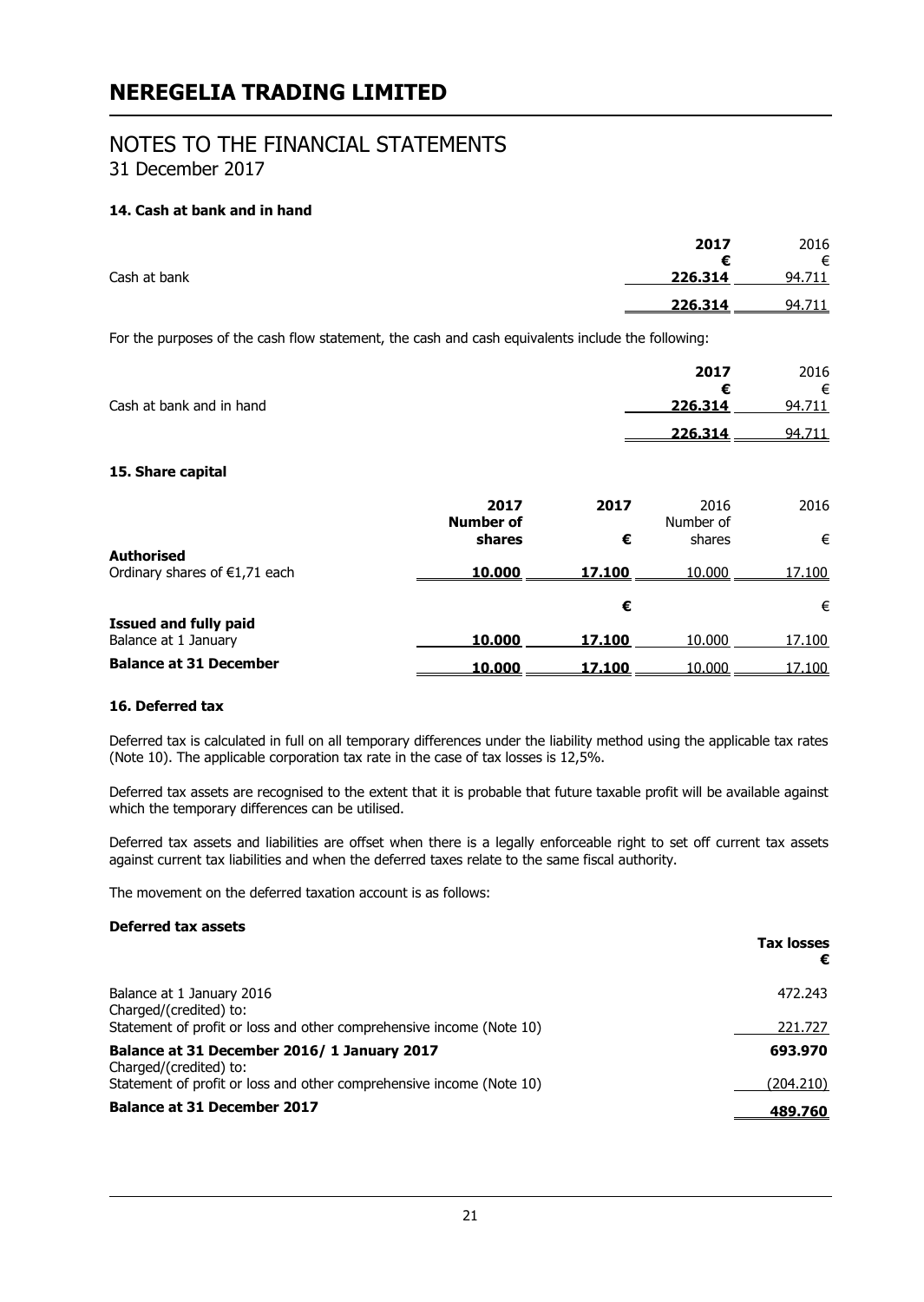### **17. Trade and other payables**

|                 | 2017      | 2016      |
|-----------------|-----------|-----------|
|                 | €         | €         |
| Trade payables  | 3.271.053 | 7.819.728 |
| <b>Accruals</b> | 2.500     | 2.501     |
|                 | 3.273.553 | 7.822.229 |
|                 |           |           |

The fair values of trade and other payables due within one year approximate to their carrying amounts as presented above.

### **18. Operating Environment of the Company**

Following a long and relatively deep economic recession, the Cyprus economy began to record positive growth in 2015 which accelerated during 2016. The restrictive measures and capital controls which were in place since March 2013 were lifted in April 2015 and on the back of the strength of the economy's performance and the strong implementation of required measures and reforms, Cyprus exited its economic adjustment programme in March 2016. In recognition of the progress achieved on the fiscal front and the economic recovery, as well as the enactment of the foreclosure and insolvency framework, the international credit rating agencies have proceeded with a number of upgrades of the credit ratings for the Cypriot sovereign, and although the rating continues to be 'non-investment grade', the Cyprus government has regained access to the capital markets. The outlook for the Cyprus economy over the medium term remains positive, however, there are downside risks to the growth projections emanating from the high levels of non performing exposures, uncertainties in the property markets, as well as potential deterioration in the external environment for Cyprus, including continuation of the recession in Russia in conditions of protracted declines in oil prices; weaker than expected growth in the euro area as a result of worsening global economic conditions; slower growth in the UK with a weakening of the pound as a result of uncertainty regarding the result of the Brexit referendum; and political uncertainty in Europe in view of Brexit and the refugee crisis.

This operating environment may have a significant impact on the Company's operations and financial position. Management is taking necessary measures to ensure sustainability of the Company's operations. However, the future effects of the current economic situation are difficult to predict and management's current expectations and estimates could differ from actual results.

The Company's management is unable to predict all developments which could have an impact on the Cyprus economy and consequently, what effect, if any, they could have on the future financial performance, cash flows and financial position of the Company.

On the basis of the evaluation performed, the Company's management has concluded that no provisions or impairment charges are necessary. The Company's management believes that it is taking all the necessary measures to maintain the viability of the Company and the smooth conduct of its operations in the current business and economic environment.

### **19. Related party transactions**

The following transactions were carried out with related parties:

### **19.1 Directors' remuneration**

The remuneration of Directors and other members of key management was as follows:

|                 | 2017  | 2016  |
|-----------------|-------|-------|
|                 | €     | €     |
| Directors' fees | 1.071 | 1.071 |
|                 | 1.071 | L.071 |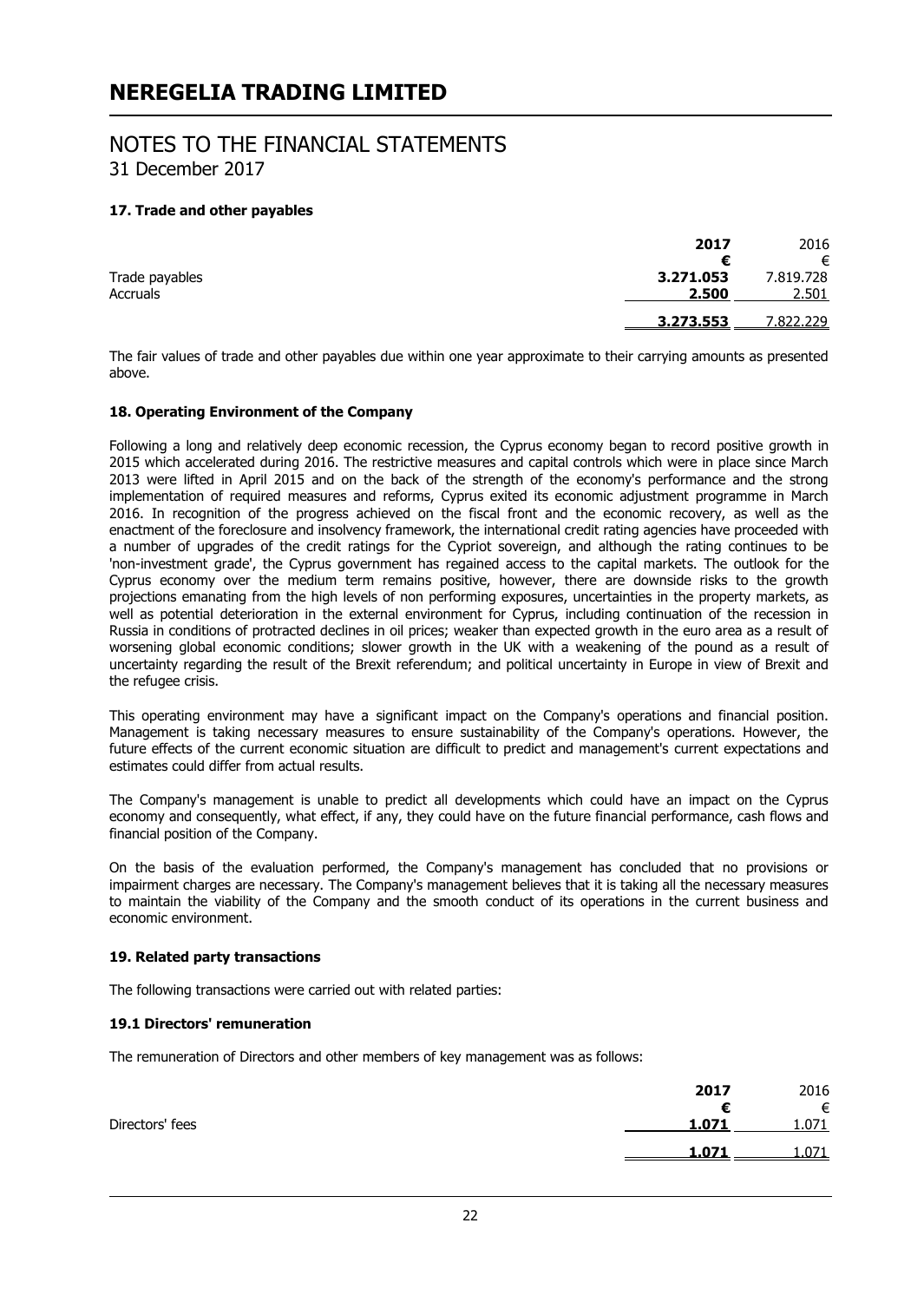### NOTES TO THE FINANCIAL STATEMENTS 31 December 2017

### **19. Related party transactions (continued)**

### **19.2 Loans to subsidiary companies**

|                                 | 2017      | 2016                     |
|---------------------------------|-----------|--------------------------|
|                                 | €         | €                        |
| Nelt Co                         |           | 4.720.000                |
| Beta Distribution LLC           | 129.540   | $\overline{\phantom{0}}$ |
| Montenomaks Control & Logistics | 154.230   | -                        |
| Neregelia D.O.O                 | 2.632.000 | $\overline{\phantom{0}}$ |
|                                 | 2.915.770 | 4.720.000                |

### **20. Contingent liabilities**

The Company had no contingent liabilities as at 31 December 2017.

### **21. Commitments**

The Company had no capital or other commitments as at 31 December 2017.

### **22. Events after the reporting period**

There were no material events after the reporting period, which have a bearing on the understanding of the financial statements.

### **Independent auditor's report on pages 4 to 6**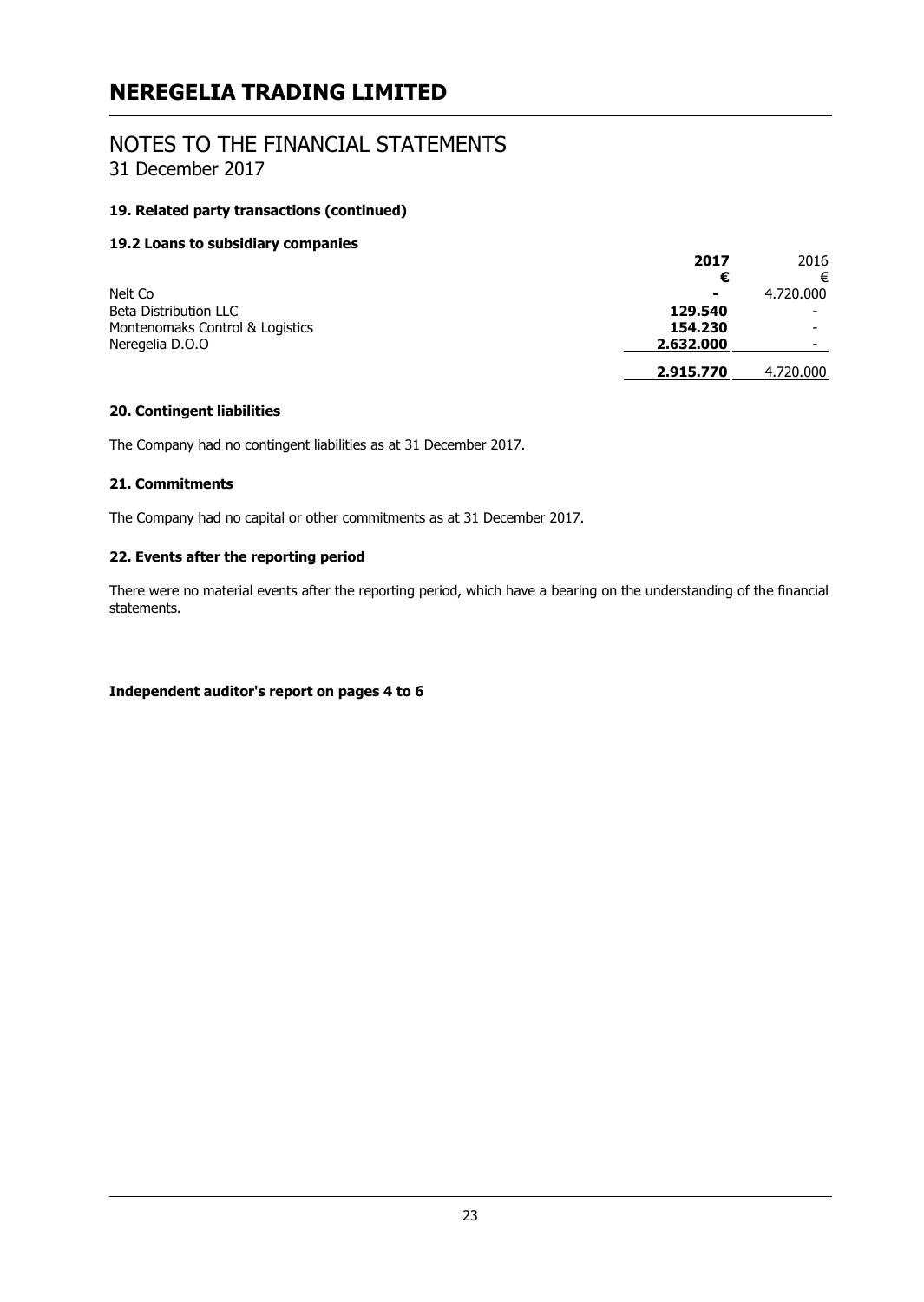## ADDITIONAL INFORMATION TO THE STATEMENT OF PROFIT OR LOSS AND OTHER COMPREHENSIVE INCOME

| <b>CONTENTS</b>                                    | <b>PAGE</b>    |
|----------------------------------------------------|----------------|
| Detailed income statement                          | $\overline{2}$ |
| Cost of sales                                      | 3              |
| Administrative expenses                            | $\overline{4}$ |
| Finance expenses                                   | 5              |
| Computation of corporation tax                     | 6              |
| Calculation of tax losses for the five year period | 6              |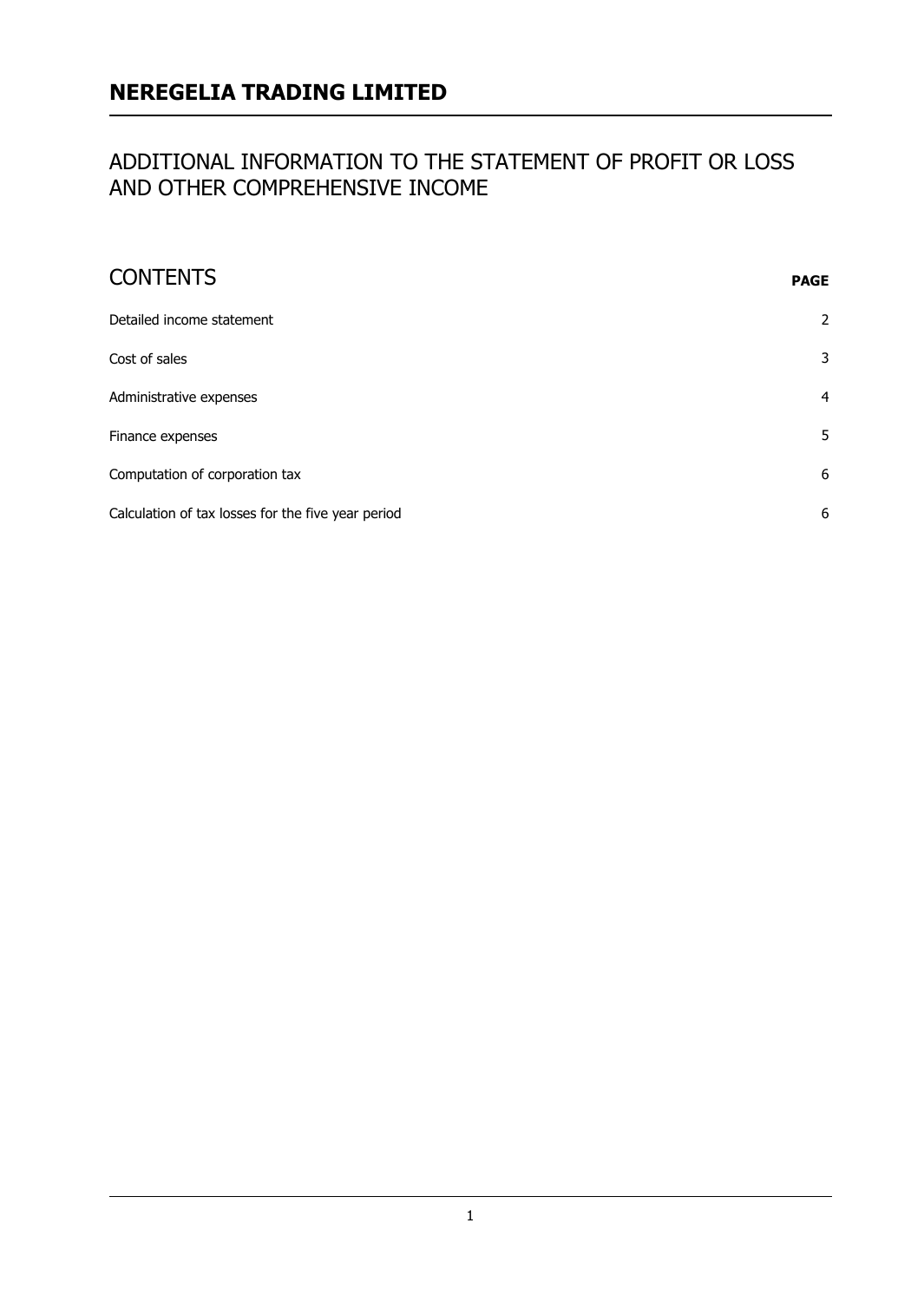## DETAILED INCOME STATEMENT

31 December 2017

|                                                                                                  | Page | 2017<br>€                           | 2016<br>€                                  |
|--------------------------------------------------------------------------------------------------|------|-------------------------------------|--------------------------------------------|
| <b>Revenue</b><br>Sales of products<br>Rendering of services<br>Cost of sales                    | 3    | 3.275.375<br>144.000<br>(1.577.217) | 4.020.612<br>107.006<br><u>(2.997.601)</u> |
| Gross profit<br>Dividend income                                                                  |      | 1.842.158<br>7.272.658              | 1.130.017<br>5.860.337                     |
| <b>Operating expenses</b><br>Administration expenses                                             | 4    | 9.114.816<br><u>(201.943)</u>       | 6.990.354<br><u>(2.898.192)</u>            |
| <b>Other operating expenses</b>                                                                  |      | 8.912.873                           | 4.092.162                                  |
| Loss from sale of investments in subsidiaries<br>Impairment charge - investments in subsidiaries |      |                                     | (2.107.478)<br><u>(111.100)</u>            |
| <b>Operating profit</b><br>Finance costs                                                         | 5    | 8.912.873<br>(6.890)                | 1.873.584<br>(5.990)                       |
| Net profit for the year before tax                                                               |      | 8.905.983                           | 1.867.594                                  |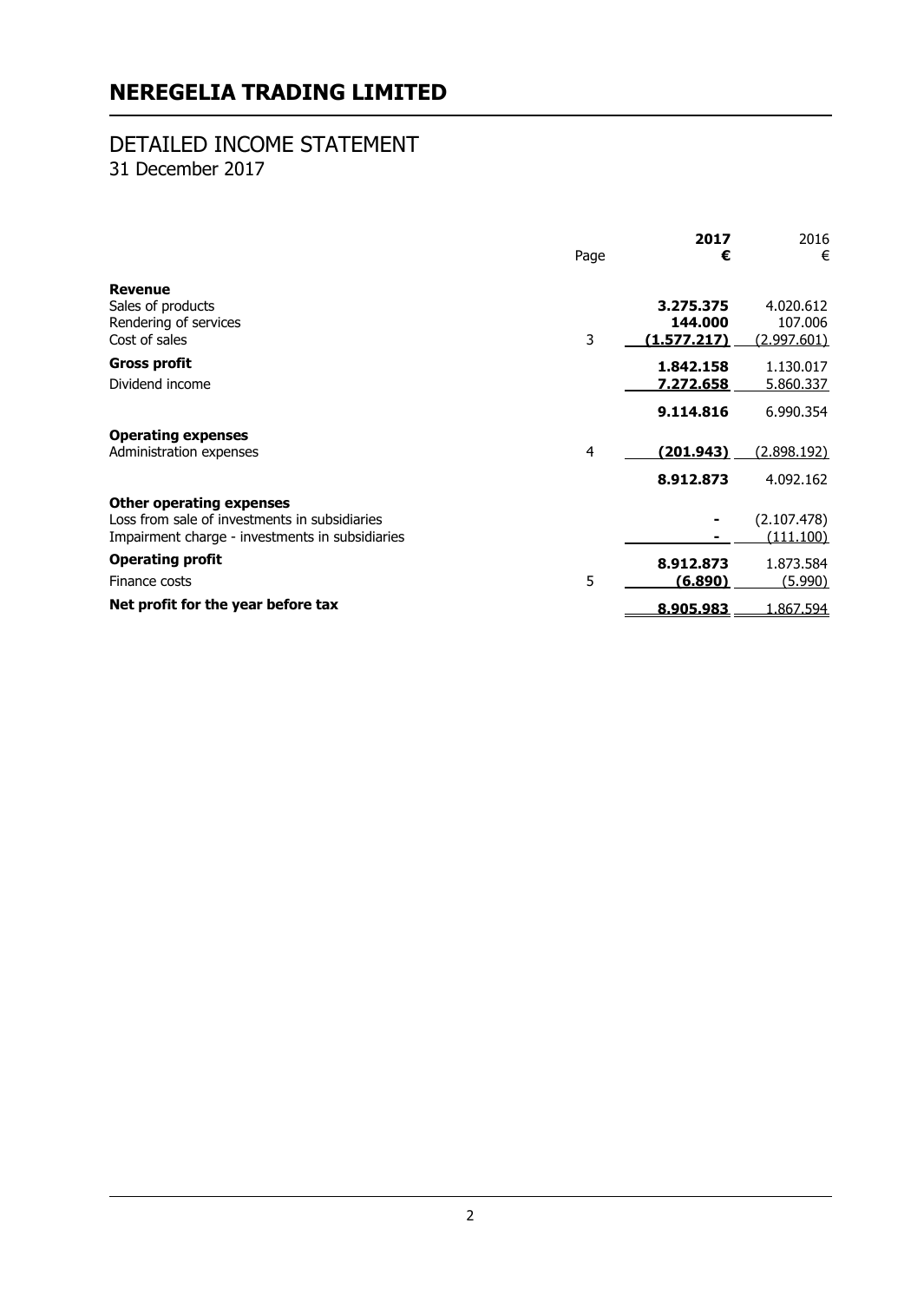### COST OF SALES 31 December 2017

|                                                 | 2017<br>€ | 2016<br>€ |
|-------------------------------------------------|-----------|-----------|
| <b>Cost of sales</b><br>Purchases               | 1.577.217 | 2.716.120 |
|                                                 | 1.577.217 | 2.716.120 |
| <b>Direct costs</b><br>Market research expenses |           | 281.481   |
|                                                 |           | 281.481   |
|                                                 | 1.577.217 | 2.997.601 |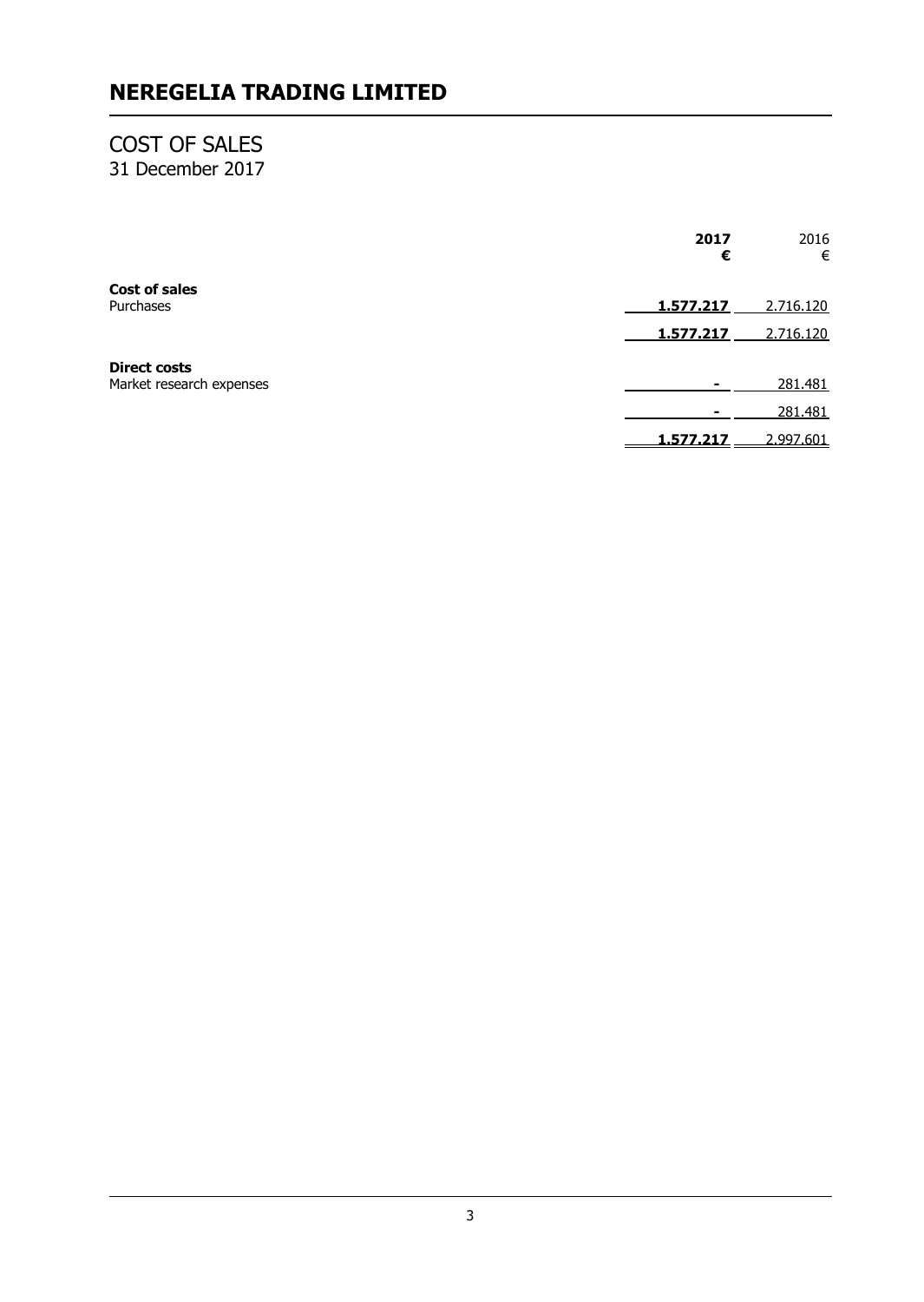## ADMINISTRATIVE EXPENSES

31 December 2017

| 2017                            | 2016      |
|---------------------------------|-----------|
| €                               | €         |
| <b>Administration expenses</b>  |           |
| Staff salaries<br>41.460        | 36.786    |
| Rent<br>3.000                   | 3.000     |
| 1.650<br>Municipality taxes     | 1.650     |
| Annual levy<br>350              | 350       |
| 1.450<br>Electricity            | 1.380     |
| 410<br>Insurance                | 420       |
| 660<br>Telephone and postage    | 540       |
| 579<br>Courier expenses         | 608       |
| Staff training<br>27.629        | 36.177    |
| Auditors' remuneration<br>2.500 | 2.500     |
| Legal fees<br>33.797            | 4.760     |
| 536<br>Secretarial fees         | 536       |
| Nominee fees<br>536             | 536       |
| Registered office fees<br>357   | 357       |
| Legal and professional<br>5.179 | 7.470     |
| Directors' fees<br>1.071        | 1.071     |
| 9.460<br>Overseas travelling    | 4.822     |
| Seminar expenses                | 35.229    |
| Compensation costs              | 360.000   |
| Consulting fees<br>71.319       | 2.400.000 |
| 201.943                         | 2.898.192 |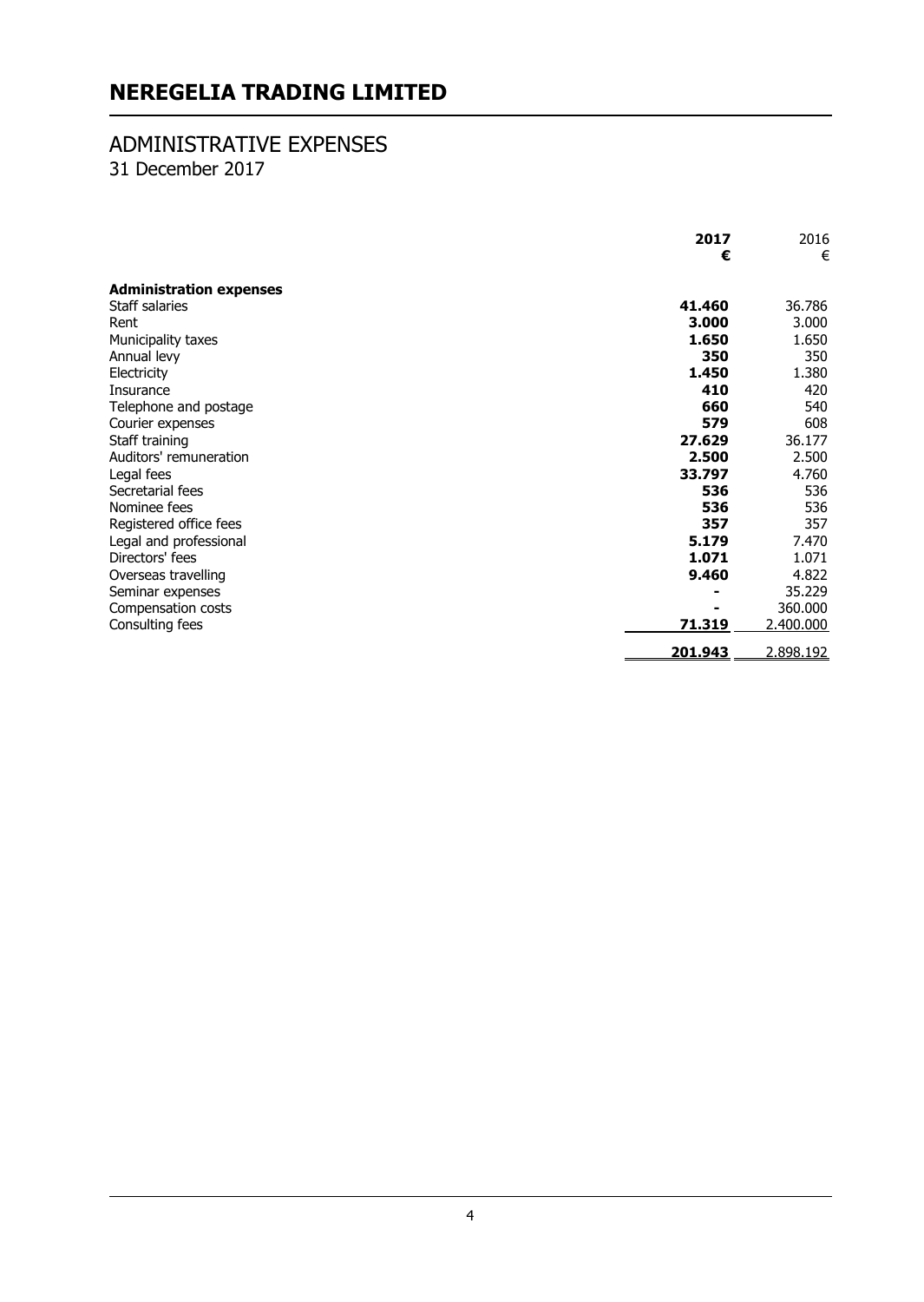### FINANCE EXPENSES

31 December 2017

|                                                | 2017<br>€ | 2016<br>€ |
|------------------------------------------------|-----------|-----------|
| <b>Finance costs</b>                           |           |           |
| <b>Sundry finance expenses</b><br>Bank charges | 6.890     | 5.990     |
|                                                | 6.890     | 5.990     |